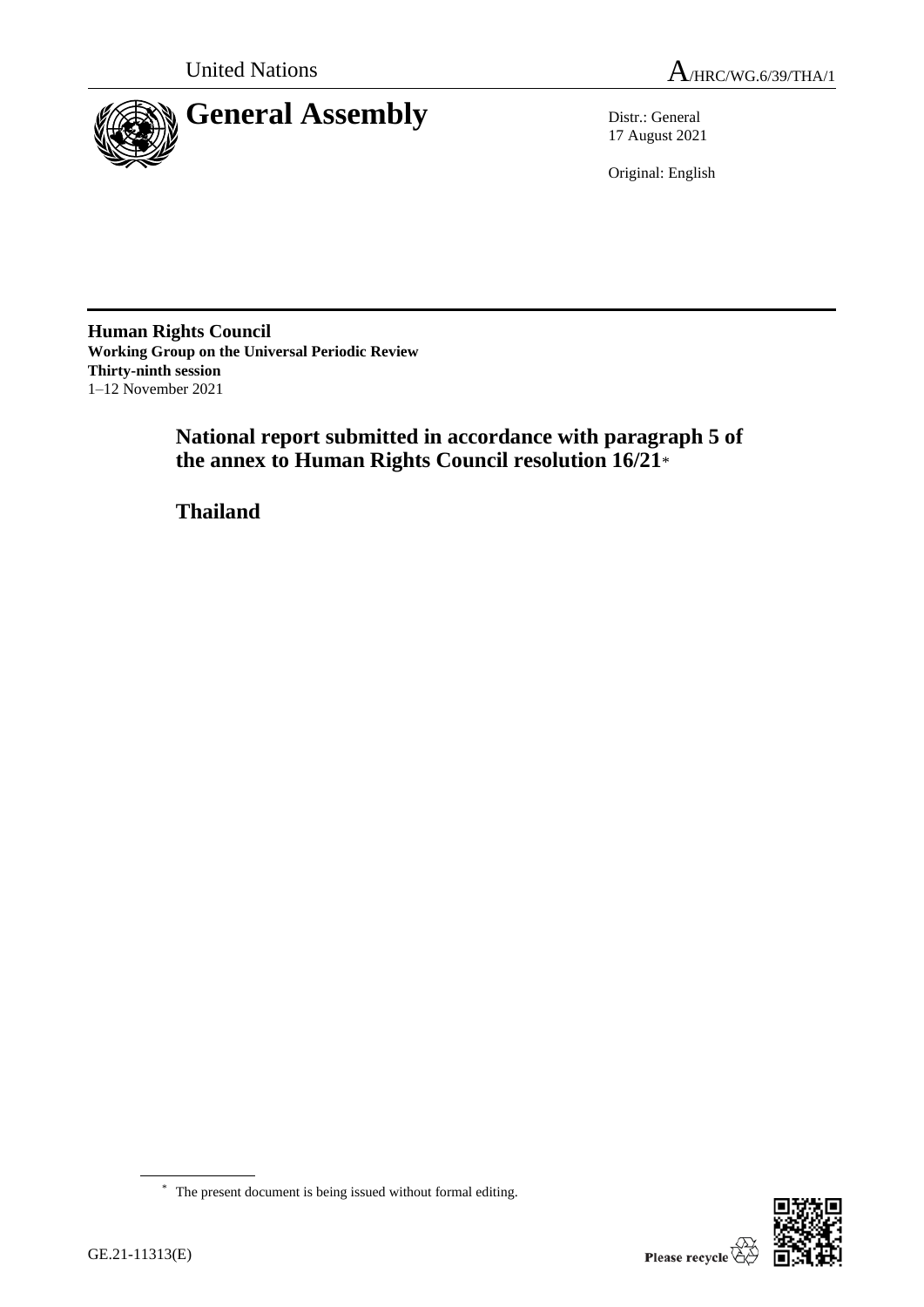# **I. Thailand's priorities on human rights: achievements and challenges on the path to empowerment and sustainable development (Recommendations 55-56, 70)**

1. Sustainability is at the heart of everything that Thailand endeavours to do. It is also intrinsically linked with democracy, peace and human rights. For Thailand, sustainability is not only a core value, but also an approach to living. In our external interactions, it serves as a tool, one that integrates the country's aspirations to achieve security, raise standards, enhance status and advance valuable synergies for all people living in Thailand.

2. This is translated into a comprehensive perspective on the promotion and protection of human rights. The role of academia, civil society, the private sector, volunteers, women and children and others has been promoted, in the firm belief that sustainability is only possible when everyone is empowered and meaningfully participates in society and governance. This principle was also reflected in Thailand's first Voluntary National Review (VNR) on the implementation of the Sustainable Development Goals (SDGs) at the High-Level Political Forum on Sustainable Development (HLPF) in 2017 and again in 2021.

3. Underscoring Thailand's approach is the Sufficiency Economy Philosophy (SEP) that focuses on strengthening resilience and promoting sustainability in response to crises at the individual, community and national levels and even as we continue our learning, Thailand will continue sharing our experience on SEP with others.

4. In the past two years, COVID-19 has revealed itself as an all-encompassing and cross-cutting issue which has affected the whole range of human rights in the country. More critically, it has brought about an acute awareness that sustainability can only be achieved if the recovery of societies and economies reflects all dimensions, including human rights, to enable countries to achieve the SDGs comprehensively and leave no one behind. For Thailand, this means achieving a future where empowered individuals live in resilient communities.

5. In the past five years since Thailand presented the second cycle Universal Periodic Review (UPR) report, and in particular the past three years since its Mid-Term Report in 2019, a number of factors have deeply altered social, economic and political conditions, both domestically and abroad. These transformations have, in turn, posed challenges for the Government in implementing timely measures and policies to ensure the safeguarding of human rights, while integrating actions needed from the Government, the private sector and the public. Notwithstanding these factors, concrete advances have been recorded in different areas that enhance access to rights and remedies, ensuring individuals and communities are empowered.

# **II. Methodology**

## **A. Implementation (Recommendation 54, voluntary pledge 3)**

6. After presentation of the second cycle UPR report in 2016, Thailand disseminated the report in Thai and English to stakeholders, both in hard copy and online. Meetings of the National UPR Committee, an inter-ministerial mechanism, were convened to develop an action plan based on the recommendations and voluntary pledges under the second cycle. On 31 January 2017, the Cabinet approved the Action Plan to implement the 187 accepted recommendations and seven voluntary pledges made. Immediately thereafter, several regional consultations were held to sensitise and raise awareness on these recommendations and pledges.

7. The Mid-term Report presented in 2019, as part of Thailand's voluntary pledges and a stepping stone to this report, particularly focused on benchmarking progress on the pledges and recommendations.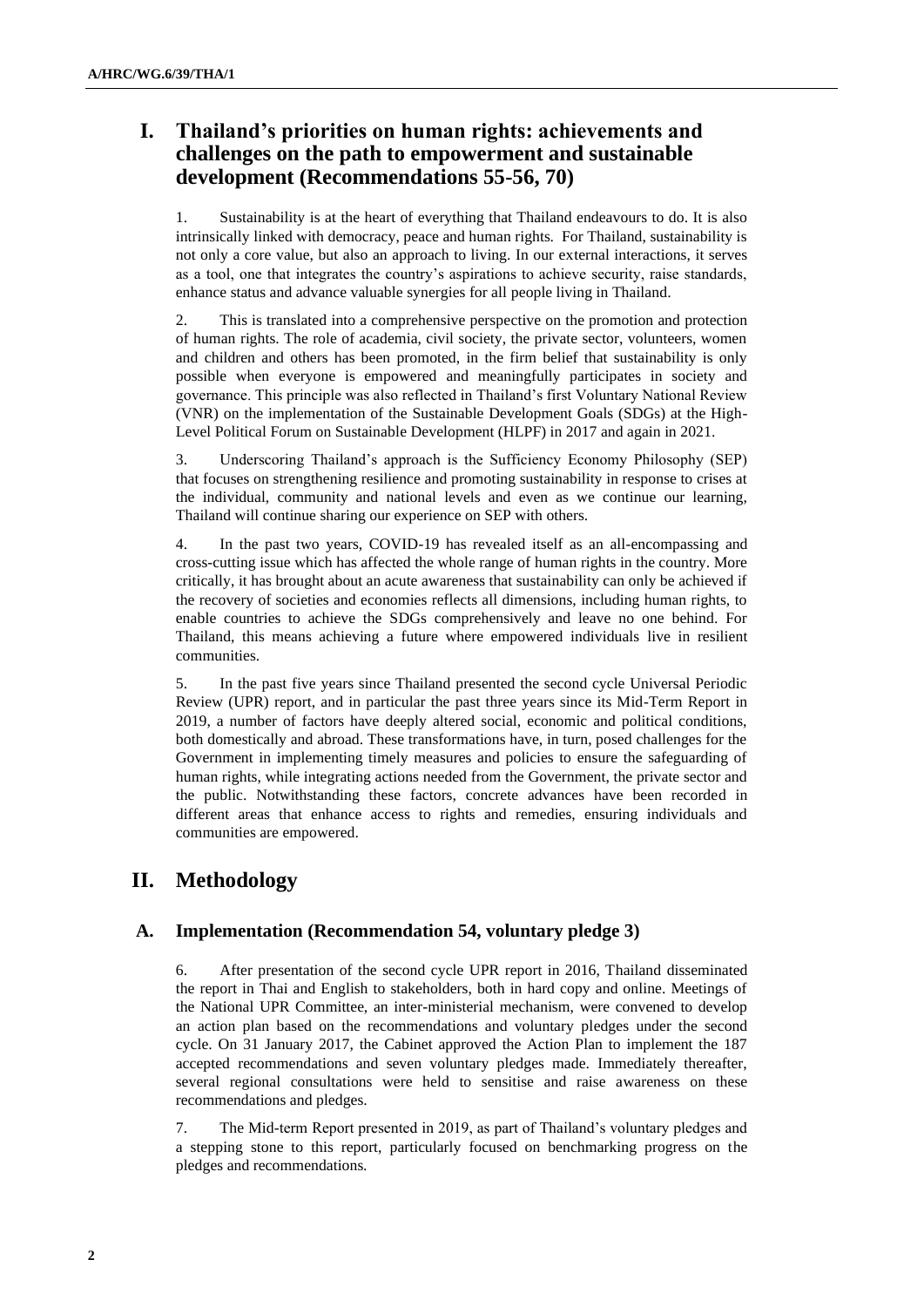## **B. Drafting and consultation process (Recommendation 187, voluntary pledge 6)**

8. During the drafting process, consultations were held in five regions of the country to promote the exchange of views among all stakeholders on the human rights situation in the country, to assess recommendations and other human rights policies, as well as to acknowledge the challenges and concerns on the ground. Six additional issue-based consultations were held with the relevant agencies to pursue further in-depth discussions.

9. This report has been fully endorsed by the National UPR Committee and thereafter approved by the Cabinet, reaffirming the Government's commitments under the UPR mechanism.

# **III. Cooperation with international and regional mechanisms and institutions (Recommendation 186)**

10. Thailand has been playing an active role in the promotion and protection of human rights in the Human Rights Council (HRC), particularly in fostering constructive dialogue and cooperation among States and other stakeholders through capacity-building activities and technical cooperation in the field of human rights.

11. Thailand is the penholder of the resolution "Enhancement of technical cooperation and capacity-building in the field of human rights" (A/HRC/RES/45/32) and also a core group member of several other resolutions, such as "Promotion and protection of human rights and the implementation of the 2030 Agenda for Sustainable Development" (A/HRC/RES/43/19), "Human rights in the context of HIV and AIDS" (A/HRC/RES/47/14), and "Human rights education and training" (A/HRC/RES/31/21).

12. Thailand strongly supports the mandates of the respective UN human rights bodies and stands ready to engage with them in a constructive and meaningful manner. It has consistently responded to questionnaires and requests for information, and is engaging with the Office of the High Commissioner for Human Rights (OHCHR) on the National Recommendations Tracking Database (NRTD) to assist in facilitating implementation of recommendations by the various human rights treaty bodies.

13. It is also committed to working actively with the OHCHR and other partners in taking forward discussions on related issues and resolutions within the Third Committee and the Economic and Social Council (ECOSOC), focusing on synergies between various UN bodies.

14. At the regional level, Thailand fully supports the work of the ASEAN Intergovernmental Commission on Human Rights (AICHR) and has advanced within this regional mechanism, the promotion of the rights of persons with disabilities, business and human rights, and awareness-raising through supporting youth debate activities on human rights issues in ASEAN.

15. During its ASEAN Chairmanship in 2019, Thailand initiated the timely and necessary review of the Terms of Reference of the AICHR to enable the Commission to better respond to evolving human rights situations. Thailand's Chairmanship also saw the establishment of the ASEAN Centre for Sustainable Development Studies and Dialogue (ACSDSD) as well as the ASEAN Centre for Active Ageing and Innovation (ACAI), in Bangkok.

# **IV. National legal and policy framework (Recommendations 31- 33, 49-50)**

16. Thailand's legislation, of which the supreme law is the Constitution of the Kingdom of Thailand B.E. 2560 (2017), reflects its obligations under seven core human rights treaties to which it is party. There is the recognition that further measures and the commitment to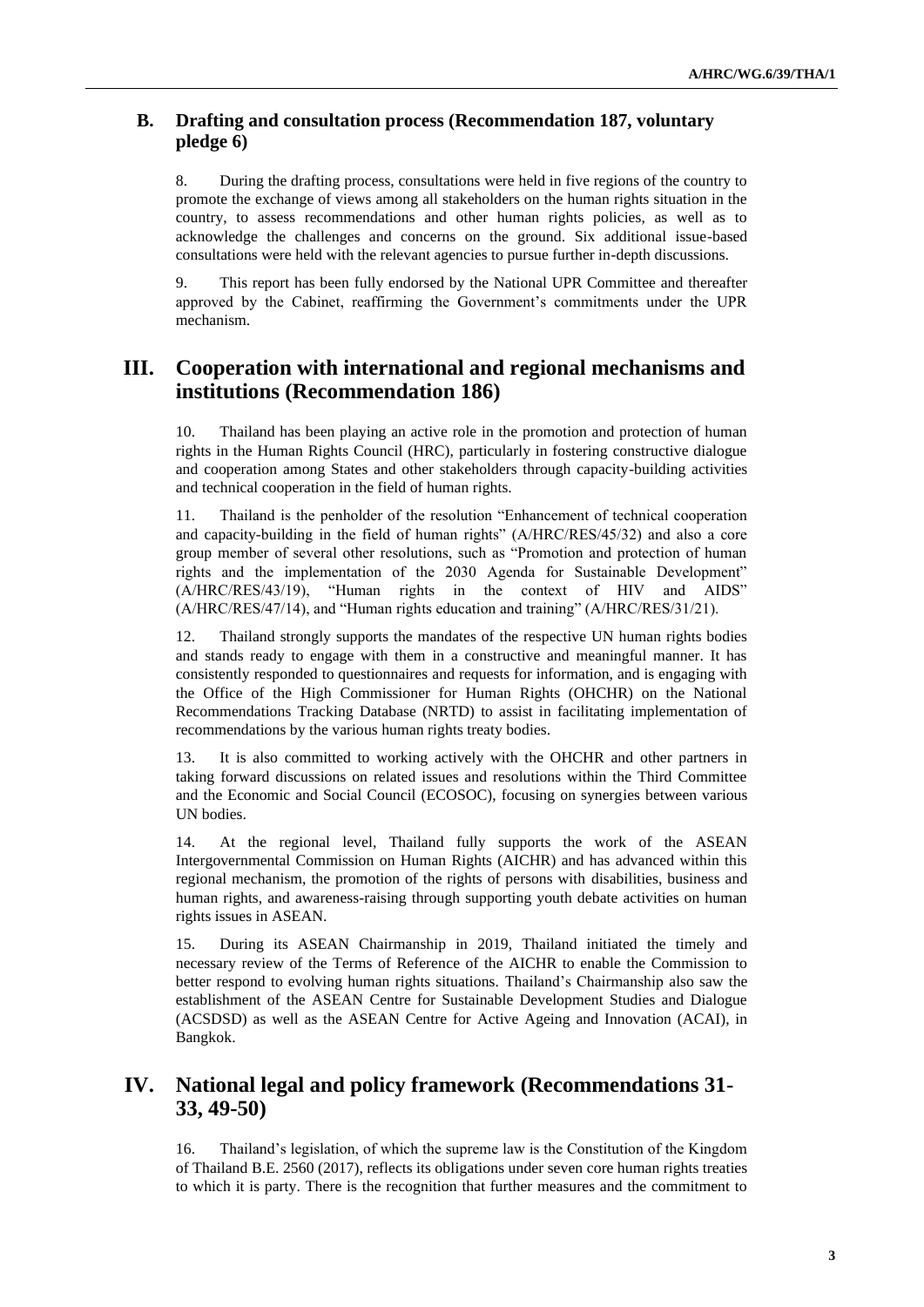pursue additional instruments are needed to implement human rights effectively and to ensure consistency with international standards.

17. The Constitution established a 20-Year National Strategy (2018-2037) for the country's development, to ensure stability and sustainability through the protection of rights and freedoms. Relevant provisions include Strategy 4 on creating opportunities and social equity and Strategy 6 on re-balancing and developing the Government administration system.

18. On 30 June 2020, the Cabinet formally endorsed the 4<sup>th</sup> National Human Rights Plan (2019-2022), which serves as a human rights framework for the various agencies in ten specific areas, covering 12 specific vulnerable groups.

19. The National Committee on Driving Forward Human Rights Work in Thailand is the mechanism driving implementation of the Plan with comprehensive responsibilities for human rights issues in the country. It is mandated to monitor outcomes from implementation of local human rights programmes and activities at central and provincial levels, through the Provincial Justice Offices in all 76 provinces.

## **V. Human rights mechanisms**

## **National Human Rights Commission of Thailand (NHRCT) (Recommendations 37-47)**

20. The National Human Rights Commission of Thailand (NHRCT) is an independent organ operating under the Constitution, the **Organic Act on the National Human Rights Commission of Thailand B.E. 2560 (2017)**, and in accordance with the Paris Principles. The newly constituted NHRCT is the fourth Commission which started to perform its duties on 31 May 2021, reflecting a diverse set of expertise and gender balance.

21. Since its founding, the NHRCT was empowered to: examine and report on the correct facts in all cases of human rights violations and recommend appropriate measures or guidelines for the prevention or redress of human rights violations; prepare a report on assessment of the human rights situation of the country; recommend measures or guidelines for the promotion and protection of human rights, including amendment and improvement of laws, rules, regulations or orders so that they conform with human rights principles; and raise awareness of all sectors of society on the importance of human rights. In cases where human rights violations constitute a criminal offence and the injured person is not in a position to file a complaint, the Commission or the person assigned by the Commission shall have the power to do so on his/her behalf under the Criminal Procedure Code.

22. On 29 January 2021, the NHRCT approved the establishment of the first regional office in Songkhla province in the South, covering 14 provinces including the southern border provinces. This initiative is in line with the Paris Principles requiring a national human rights institution to enhance physical accessibility for the public, especially in remote areas.

23. The NHRCT currently holds B-level status and has made earnest efforts to return to A-level status. Documents have accordingly been submitted to the Sub-Committee on Accreditation (SCA) under the Global Alliance of National Human Rights Institutions (GANHRI). On 8 December 2020, the Sub-Committee conducted an online interview with the NHRCT and decided that further consideration of the re-accreditation application of the NHRCT will be deferred for 18 months (or three sessions).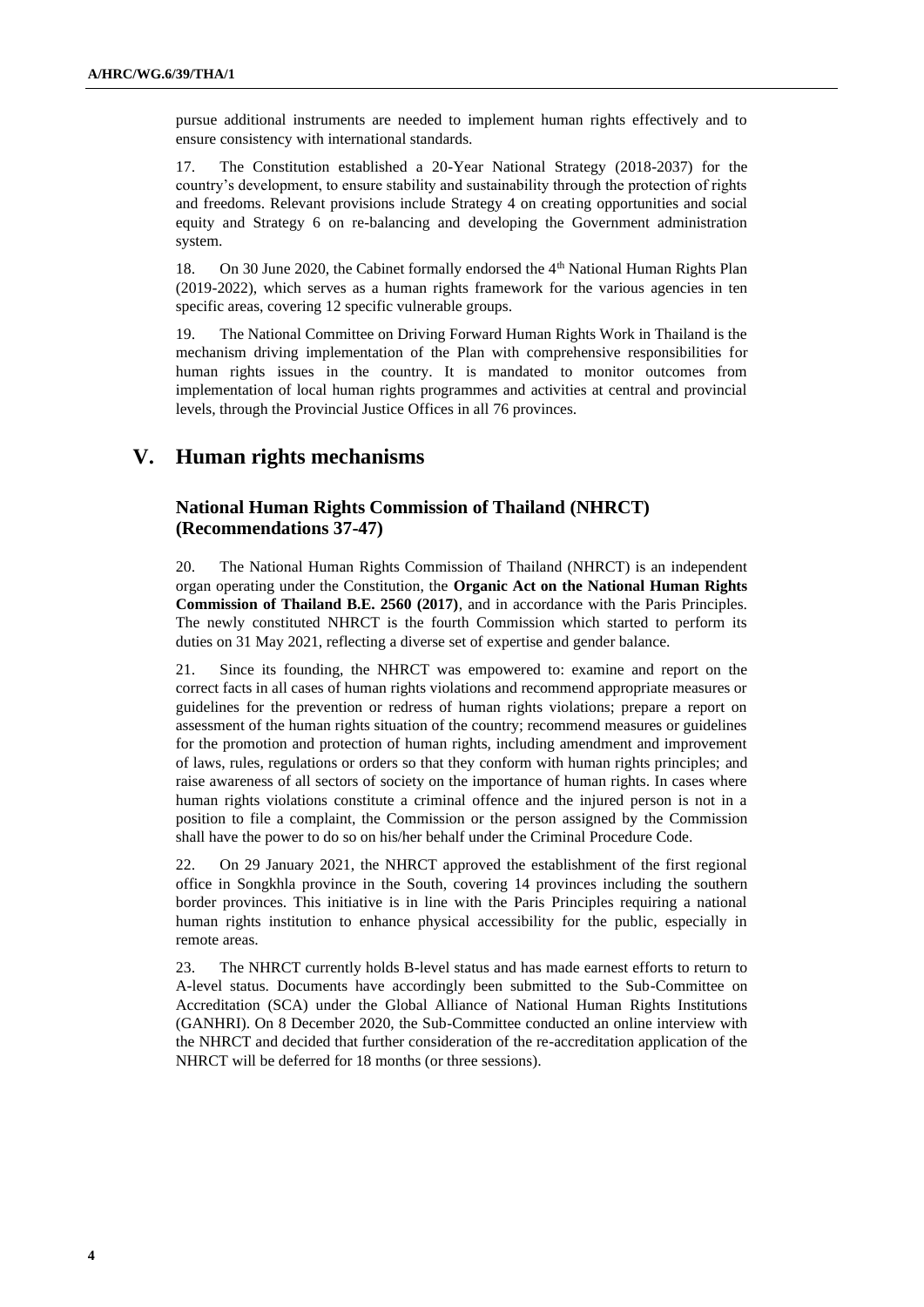# **VI. The protection and promotion of human rights**

## **A. Economic, social and cultural rights / Right to development and poverty eradication (Recommendations 57, 58, 70-72, 91)**

24. Thailand is implementing the 12<sup>th</sup> National Economic and Social Development Plan (2017-2021), which is based on the 20-Year National Strategy (2018-2037) and is drafting the 13<sup>th</sup> Plan.

25. The 12<sup>th</sup> National Economic and Social Development Plan consists of ten key strategies aimed at strengthening and developing human capital, promoting fairness in society and reducing social inequality, promoting environmentally-friendly growth for sustainable development, enhancing national security to ensure development leads to stability and sustainability, and promoting effective public administration, preventing corruption, and enhancing good governance in Thai society.

26. At present, the number of Thai people earning less than 1.9 USD per day (the international poverty line) has been zero since 2016, while the proportion of the population experiencing poverty has steadily decreased.

27. Thailand's actions to eradicate poverty have also addressed the lack of opportunity in various dimensions including social protection, access to public utilities, and being at risk. Thailand has identified four key dimensions in the National Multidimensional Poverty Index (MPI), namely, education, health, well-being and financial stability.

28. Notable grassroots economic development projects to build the capacity of the people and local communities include the "Kok Nong Na Model", a project to develop a model area for improving the quality of life according to the New Theory, and the distribution of property holdings and comprehensive infrastructure development. Moreover, the National Land Policy Committee is in the process of allocating land to the poor in the form of collective plots. When this is completed, more than 86,000 people will be allocated land of livelihoods. The Government has also developed Thai People Map and Analytics Platforms (TPMAP) to have a comprehensive and accurate information system on target groups of the poor.

29. However, the acute economic recession resulting from COVID-19 is dealing a severe blow to poverty eradication efforts in the country and the overall achievement of the SDGs, resulting in reduced income for 54 per cent of the Thai people and the risk of reversal of gains on a large number, if not all, of the SDGs. Moreover, COVID-19 has disproportionately impacted households that were already poor, especially the urban poor who are burdened by the high cost of living and fragile household groups. This has required the Government to urgently and aggressively enhance safety nets and targeted social protection strategies.

30. Immediate measures have focused on ensuring access to benefits and welfare for key target groups, namely the underprivileged and vulnerable, ensuring that informal workers, for example, can access the social security system more comprehensively. The Government has also amended laws and regulations to increase benefits and options for making financial contributions to insured workers. Moreover, a capacity-building project for low-income earners was established by dispatching mobile "Service Delivery Units" to provide access to comprehensive social security benefits. Since 2020, these teams have gone out 15,324 times and served 1,006,692 customers.

31. The Government has also been constantly rolling out other targeted measures to help those most affected by COVID-19. These have included: (1) providing grants of 5,000 Baht for three months to independent workers and farmers to compensate the lack of income; (2) providing subsidies of 1,000 Baht per month for three months to other vulnerable groups; (3) pursuing measures to help alleviate the cost of utilities, such as the "50-50 Co-payment" and "We Win" projects; and (4) measures to reduce the price of essential goods.

32. At the macro-level, the Government has empowered the Ministry of Finance to borrow up to one trillion Baht to revive the COVID-19 affected economy and further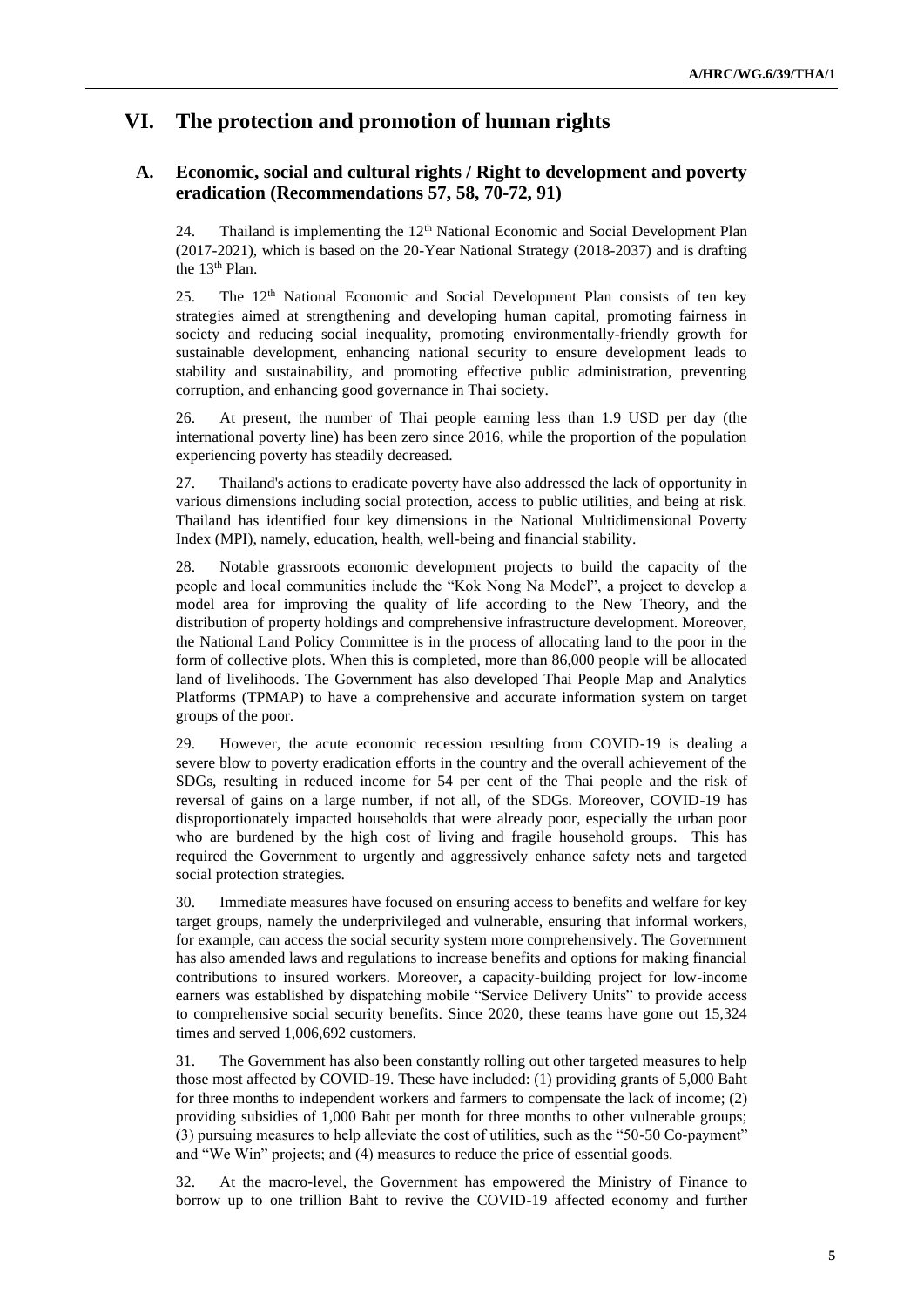reduce the economic and social impacts on vulnerable groups. In this regard, a plan has been initiated by the Ministry to create employment opportunities, generate income, and encourage occupational activities to support surplus workers migrating back to their local communities. This included skills-development courses to meet labour market needs in a post-COVID-19 era under "new normal" life and economic conditions.

## **B. Right to health (Recommendations 69, 74-77)**

33. Despite the challenges associated with realising Universal Health Coverage (UHC) in any country, compounded by the scope of the coverage needed due to COVID-19, the Government continues to promote health insurance policies to cover various groups in the country in a comprehensive manner.

34. UHC in Thailand currently covers 99.8 per cent of the population, including ten million workers. Healthcare is also accessible for foreigners living in Thailand both legally or illegally, the latter of which are mostly marginalised and low-income groups. In 2020, there were more than 690,000 migrant workers of four nationalities (Cambodia, Lao PDR, Myanmar and Viet Nam) under the country's health insurance system.

35. Since the outbreak of COVID-19 in 2020, Thailand has been proactive in finding cases with the cooperation of both Thai and foreign health volunteers who disseminate accurate and vital information on public health measures, and provide non-discriminatory treatment for COVID-19 patients, especially at-risk Thais and migrant worker community groups.

36. In terms of COVID-19 vaccination policy, Thailand has the current goal to cover at least 70 per cent of the population within 2021. Everyone in Thailand will have access to vaccines, based on prioritizing groups at risk of infection, regardless of nationality. Therefore, should they fall into a prioritised group, migrant workers, both legal and illegal, and those in detention and incarceration settings, as well as other foreigners residing in Thailand, are able to access the national vaccination rollout.

37. Thailand has also pursued the Reform Plan for the management of public health emergencies, including national epidemics and emerging diseases (2021-2022) to enable communities to cope with future outbreaks and strengthen the country's health security.

38. Other health priorities that have gained the attention of the Government are: mental health, which has suffered as a result of COVID-19, with particular attention to the mental health of persons with disabilities and youth; teen pregnancy, which is being addressed in part by ministerial regulations, tasking educational and other establishments in actively preventing and addressing the issue among employees and students who are adolescents; breast cancer, by actively pursuing efforts to educate women aged 30 to 70 years on conducting self-examinations; and health problems caused by environmental pollution, which is being addressed by strategies and plans for surveillance and a dedicated health fund.

## **C. Right to education (Recommendations 82-90, 143, 145)**

39. Education is a main engine for the country's development and the Government aims to provide everyone with equal access to quality education (12 years) and lifelong learning opportunities. Since 2005, education has been guaranteed for students without requiring evidence of civil registration or Thai nationality, including for ethnic groups, migrants, and children of foreign workers.

40. The latest National Scheme of Education (2017-2036) is based on a conceptual design of education incorporating the principles of Education for All, Inclusive Education, Sufficiency Economy Philosophy (SEP), the achievement of the SDGs and principles underscoring the participation of all sectors of society (All for Education).

41. Furthermore, the 3<sup>rd</sup> Educational Management Plan for Persons with Disabilities (2017-2021) enables people with disabilities of all ages to receive quality educational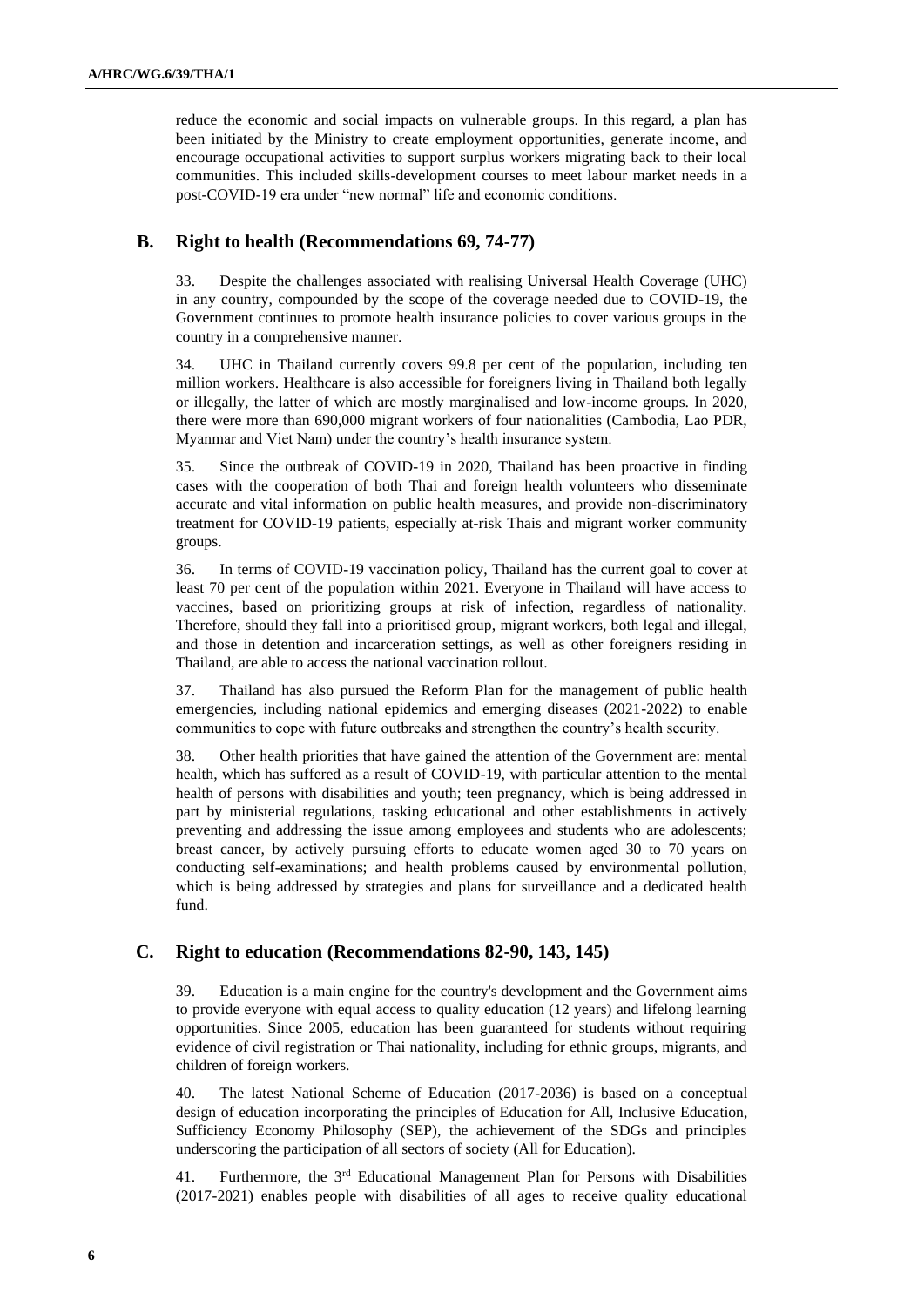opportunities in line with the needs of each individual in order to develop livelihood skills and be self-reliant.

42. COVID-19 and the disruptions experienced by children and schools nationwide have negatively impacted access to quality education. While there is increased emphasis on online learning, there is also the realisation that there is an online gap to be bridged and that other supportive measures are needed to enhance child-friendly services and appropriate support to families.

### **D. Right to work (Recommendations 20, 59, 69)**

43. The Government places importance on protecting the rights of all workers regardless of their membership in an ethnic group, race or other status.

44. Thailand is party to the International Labour Organization (ILO) Work in Fishing Convention No. 188 and has issued the *Labour Protection Act in the Fisheries Sector B.E. 2562 (2019)* in order to enable vessel owners to protect the rights of fishers in accordance with international standards. The Government also continues its active cooperation with the ILO and all stakeholders to ensure full implementation of the Convention.

45. Since 2015, Thailand has established multidisciplinary teams to conduct integrated labour protection inspections on fishing vessels in 22 coastal provinces. The teams are responsible for all human rights-related issues, including human trafficking, labour rights, forced labour and child labour. As a result of integrated investigations, 2,512 cases of violations during 2018 to April 2021 were found and enforcement actions taken. Thailand has also organised training for employers, workers and workplaces to raise awareness on rights and duties at the Fisheries Workers' Coordination Centres in 22 provinces.

46. *The Labour Protection Act (No. 7) B.E. 2562 (2019)* has further increased employee benefits by including a requirement of consent from employees in order to change employers and increasing the right to leave days, maternity leave and the compensation rate.

47. The Government has also adjusted the minimum wage nationwide upward, now ranging between 313 – 336 Baht per day (from 1 January 2020). It has also promulgated the Labour Action Plan (2020-2022) to effectively respond to the current labour situation especially at the onset of the COVID-19 situation, which covers informal workers hired under the labour law but not insured under Section 33 of the *Social Security Act (No. 4) B.E. 2558 (2015)*. The Government has collaborated with the ILO to complete a gap analysis in early 2020, launching the process of amending ministerial regulations to better protect domestic workers in the informal sector.

48. To further cope with COVID-19, Thailand is also undertaking various measures to protect workers' rights, such as reducing the subsidy rate, increasing unemployment benefits, and introducing a co-payment system for new graduates, where the state partly supports their wages.

### **E. Human trafficking (Recommendations 36, 60-68)**

49. In 2017, Thailand made key revisions to the anti-trafficking law and once again in 2019, leading to the *Anti-Trafficking in Persons Act B.E. 2562 (2019)*. The definitions and clarifications for the terms "exploitation for profit" and "forced labour or services" were added in the amended law, including additional measures to assist and protect victims of forced labour to comply with the 2014 Protocol supplementing the 1930 Forced Labour Convention, of which Thailand is party. Between 2017 and April 2020, the public prosecutor ordered the prosecution of 1,056 cases of human trafficking.

50. The Government has increased the number of labour inspectors to identify victims of trafficking and prevent oppressive work conditions for the country's 22 million workers. These inspectors have passed rigorous training courses organised by the Ministry of Social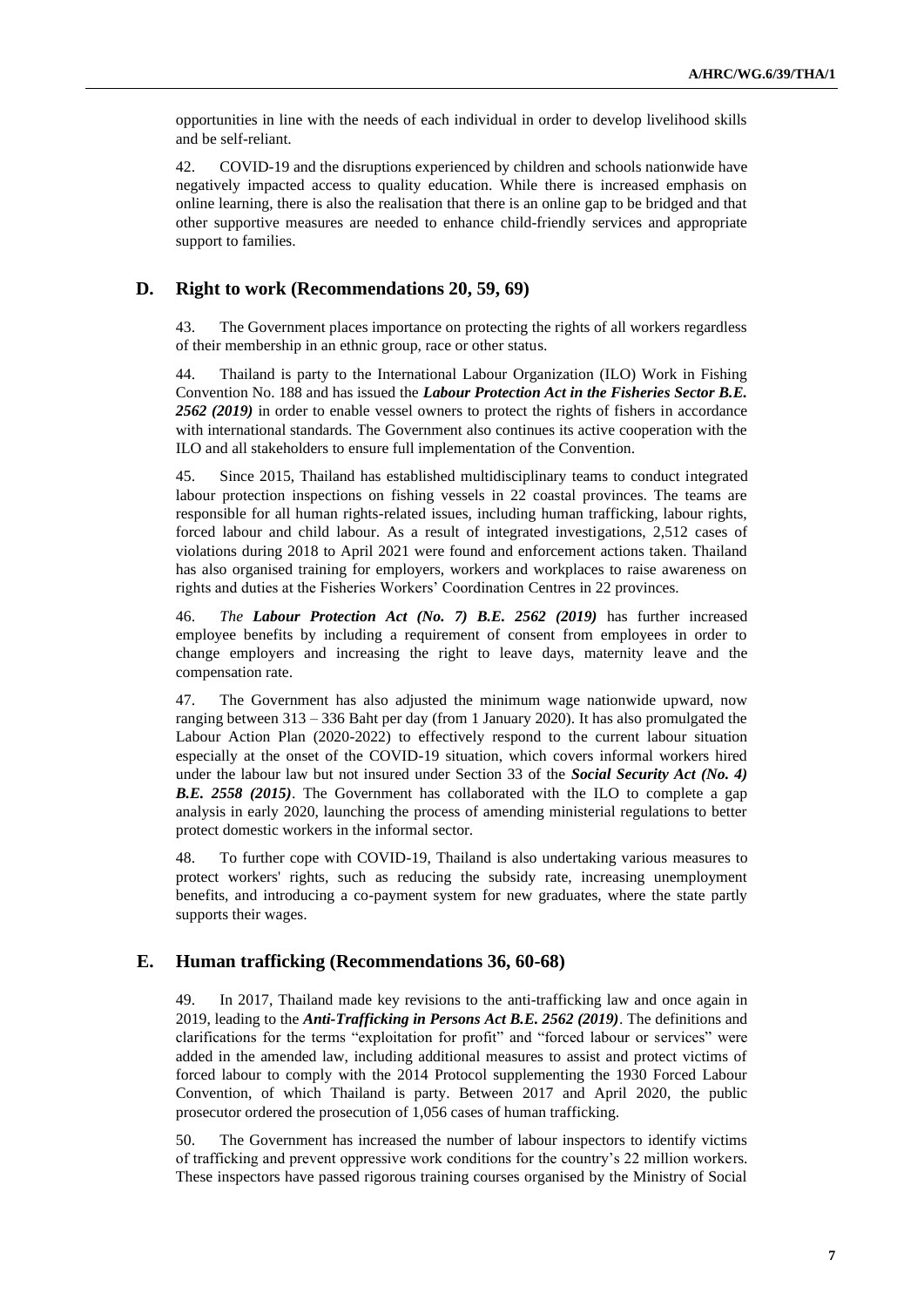Development and Human Security on how to screen victims of trafficking more effectively. Since 2016, close to 3,000 labour inspectors have been trained.

## **F. Rights of specific groups**

#### **Children (Recommendations 96, 99-107, 110, 112-114, 116-121, 171-172)**

51. The  $2<sup>nd</sup>$  Children and Youth Development Plan (2017-2021) places special emphasis on the importance of the participation of all sectors in promoting and protecting the rights of children. It advances a vision to provide children and youth with a good quality of life and age-appropriate development, promoting their roles as upstanding citizens and active partners in the development process.

52. The Government has also prioritised the protection of the rights and welfare of children through a multidisciplinary approach in accordance with the National Child Protection Strategy 2017-2021. It has enacted laws on child protection, such as the *Act on Regulating the Promotion of Food for Infants and Young Children B.E. 2560 (2017)*, which implements relevant World Health Organization (WHO) guidelines. Meanwhile, the *Act on the Protection of Children born through Medical Reproductive Technologies B.E. 2558 (2015)* addresses the issue of surrogacy for commercial purposes. The *Adolescent Pregnancy Prevention and Solution Act B.E. 2559 (2016)* protects the right of adolescents to decide for themselves.

53. Thailand has accelerated implementation of the Strategy to Promote and Protect Children and Youth in the Use of Online Media 2017-2021 by an *Act on amendment of the Penal Code (No. 24) B.E. 2558 (2015)* regarding sexual offences and adding to the definition of pornography. It also established a coordinated approach to protect children from online media comprised of the Action Plan on Building Shared Social Responsibility for E-Sports for Children, Phase I (2020-2022) and the Action Plan on Prevention and Mitigation of Impacts on Children and Youth from Online Gambling (2020-2022).

54. In recent times, children have become involved with the criminal justice system in increasing numbers. The relevant agencies have taken various actions to ensure juvenile cases are handled appropriately, with due consideration given to the best interest of the child and Thailand's international obligations. Counselling centres have been established to advise and assist victims and their families, particularly in criminal cases in juvenile and family courts. Training has also been provided for educational institutions to enable them to provide appropriate counselling aimed at reducing youth offences. Moreover, guidelines have been developed on child witnesses in criminal cases and consideration is ongoing on other appropriate procedures such as non-custodial measures for juvenile cases.

55. To tackle violence against children, Thailand is implementing its Strategies on the Prevention and Resolution of Violence against Children and Youth (2015-2021). The Government has also established an integrated action plan for the years 2019-2022 to prevent and address domestic violence and the problem of unexpected pregnancies. Furthermore, Thailand has developed child protection policies for all centres for children, provided skills training for parents and caregivers on quality childcare (to protect against using violence in child-rearing) in all provinces, and prepared a manual to protect children from dangers online. Most recently (July 2021), the Thailand Institute of Justice (TIJ) in collaboration with the Office of the Attorney General published a Thai translation of the UN Model Strategies and Practical Measures on the Elimination of Violence against Children in the Field of Crime Prevention and Criminal Justice to create awareness among officials and operationalise the strategies and measures.

56. The Government has also increased efforts to tackle child labour, which have shown tangible results, due in large part to the National Plan for the Elimination of the Worst Forms of Child Labour 2015-2020 driven by the policy and action coordination provided by a National Committee. In addition, the *Labour Protection Act (No. 5) B.E. 2560 (2017)* has been enacted to increase penalties in cases of child labour for dangerous work or for work in prohibited occupations.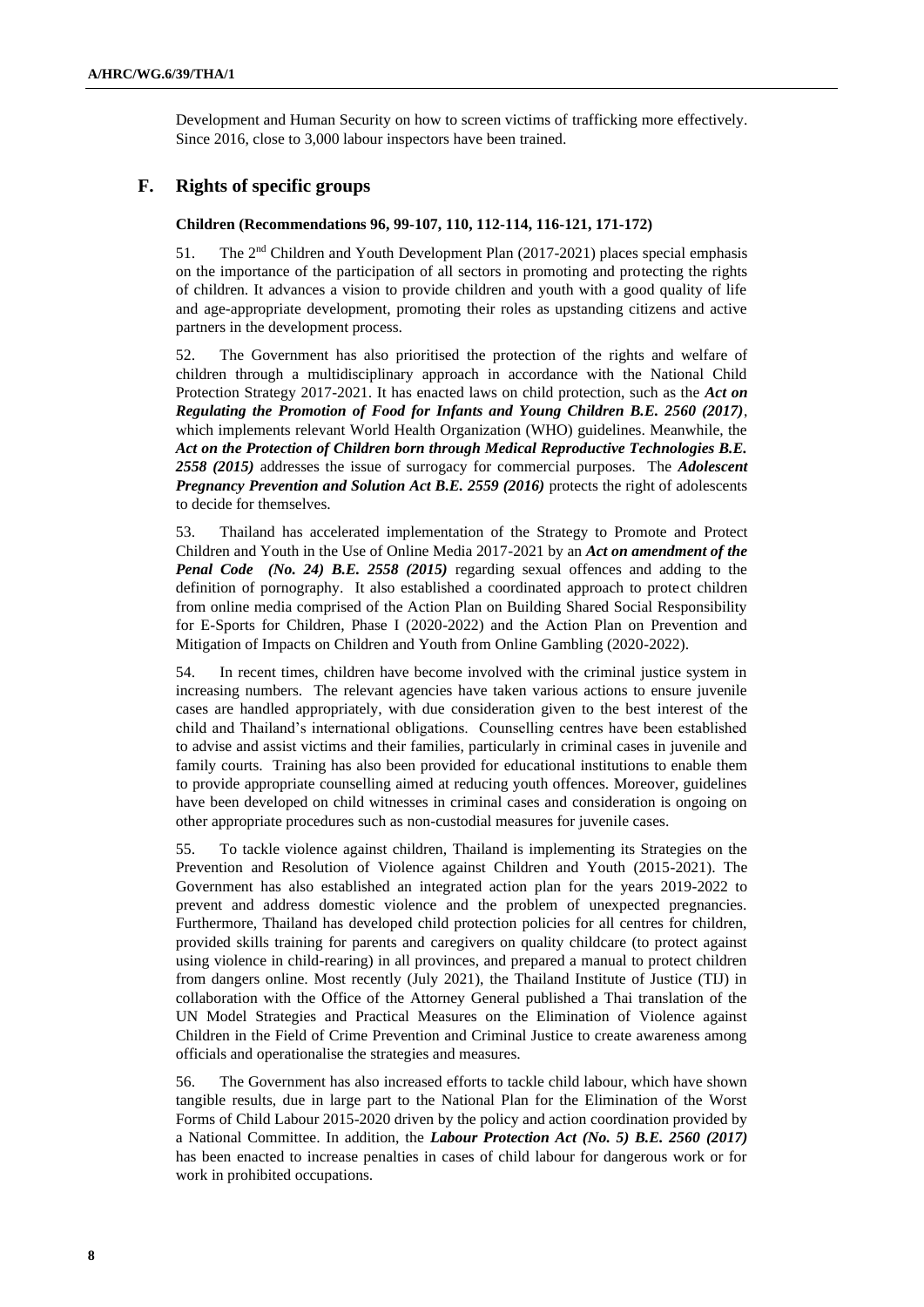57. During the COVID-19 pandemic, Thailand initiated a project to provide immediate assistance to children living in affected families, such as the provision of masks, necessary consumer products and assistance funds. It has tried to reduce the short and long-term impacts on children through expanding the number of social assistance centres. The HOTLINE 1300 was set up as a 24-hour counselling centre as well as the Children Youth and Family Counselling Centres located in 76 provinces and Bangkok tasked with providing advice on problems related to children, youth and families. In addition, the Government has developed specific guidelines for the prevention and protection of children during COVID-19 in establishments such as child development centres and other temporary care facilities for case management and child protection volunteers.

58. On 21 January 2019, seven government agencies signed a Memorandum of Understanding regarding guidelines for alternatives to detention for children in immigrant centres awaiting repatriation, allowing social workers or psychologists to assess the vulnerability of these children and their families and to formulate care plans. The seven agencies are the Royal Thai Police, the Ministry of Social Development and Human Security, the Ministry of Interior, the Ministry of Foreign Affairs, the Ministry of Public Health, the Ministry of Education, and the Ministry of Labour.

59. From October 2018 to June 2021, 304 children and their families in the Immigration Detention Centres have received assistance while awaiting repatriation or travel to a third country. Assistance measures include: allowing the parent (on bail) to stay in the community with their children; allowing mothers and their children to stay on a temporary basis in the Child Assistance Centres run by the Department of Child and Youth Affairs; searching for foster families for unaccompanied children; and allowing mothers and their children to stay in the Mother and Child Reception Centres run by the Immigration Bureau.

#### **Women (Recommendations 125-137, voluntary pledge 2)**

60. Five years after the enforcement of the *Gender Equality Act B.E. 2558 (2015)*, Thailand is now reviewing the said law for maximum efficiency. It is also amending the Ministry of Social Development and Human Security's *Ministerial Regulation on the Criteria and Procedures on the Submission and Consideration of Gender Discrimination Petitions B.E. 2559 (2016)* to be more consistent with changing social contexts.

61. Section 71, paragraph 4 of the Constitution ensures Gender-Responsive Budgeting (GRB) at national level, for which guidelines for government agencies will soon be approved by the Cabinet.

62. The Women's Development Strategy 2017-2021 comprises five strategies: (1) paradigm shift measures; (2) empowerment measures; (3) enabling condition measures; (4) protective and corrective measures; and (5) measures and mechanisms to strengthen women in development. This Strategy is supported by accompanying Action Plans, the latest of which (2020-2021) boasts vocational training courses and job placement free of charge to women and female youth who lack educational opportunities, face financial hardship or are unemployed.

63. On the issue of women in politics and decision-making, Section 90 of the Constitution requires political parties to take gender equality into account in preparing party lists. As a result, the number of female MPs rose to 15.7 per cent (78 persons) in 2019 from 5.4 per cent (13 persons) in 2014.

64. Thailand also places importance on women's economic empowerment by promoting gender equality in the workplace and providing advice and assistance to all employers of different sectors to improve gender equality in the recruiting process. Furthermore, the *Labour Protection Act (No.7) B.E. 2562 (2019)* extended paid maternity leave to 98 days.

65. The Government has also pursued women's economic empowerment at the regional and international levels. During its ASEAN Chairmanship in 2019, Thailand collaborated with the ASEAN Women Entrepreneurs' Network (AWEN) in advocating that companies maintained gender balance in the face of present-day challenges.

66. Under the purview of the Ministry of Public Health, diverse measures to eliminate violence against women and domestic violence have been undertaken, such as: integrating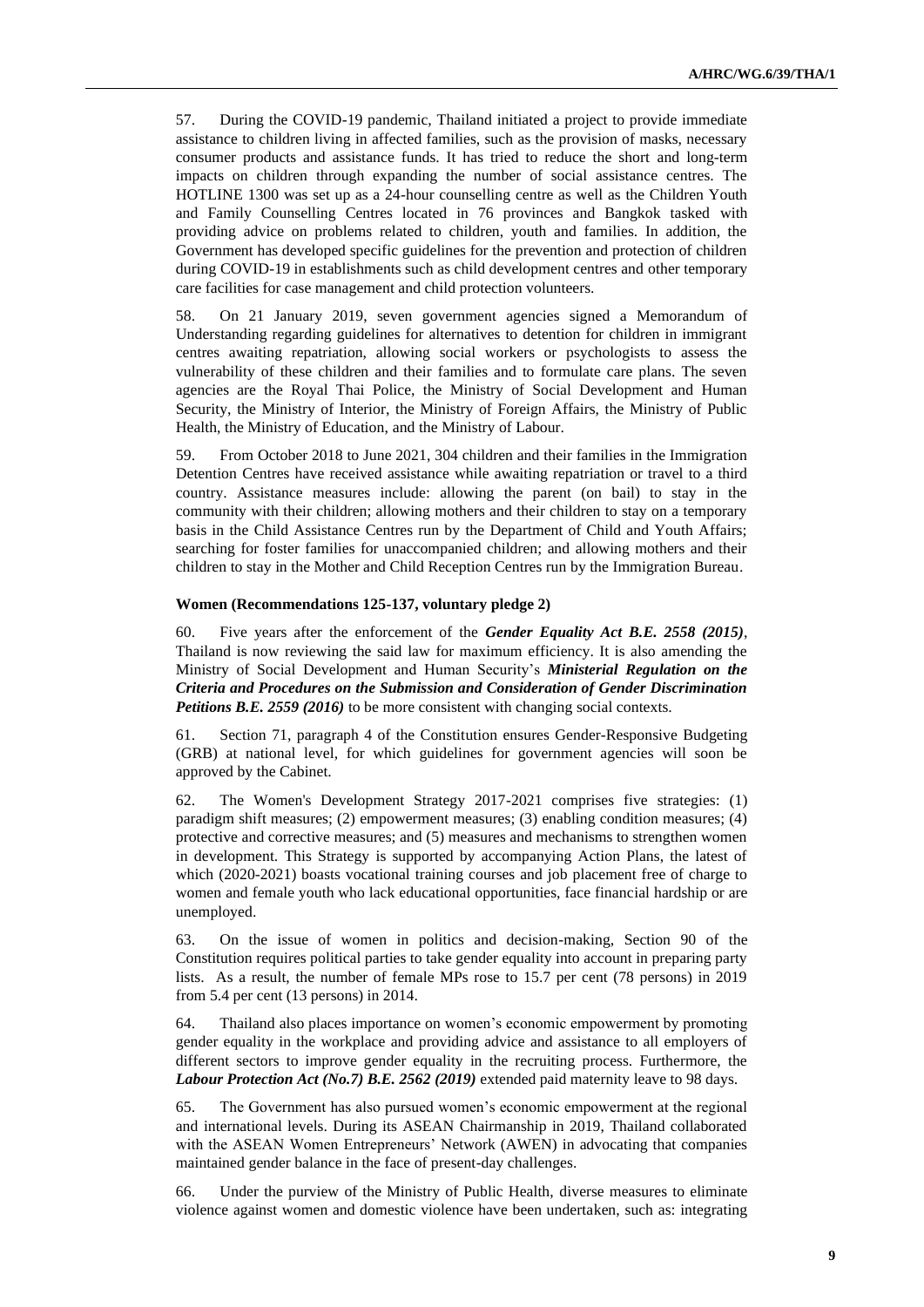WHO screening tools into hospital procedures to more effectively identify victims of violence; providing emergency shelters for women; promoting local networks to prevent and address violence against women; and establishing help centres at more than 899 hospitals nationwide. These centres provide care for victims of violence as well as preparedness and skills training to prevent sexual scams and harassment both in Thailand and abroad.

67. On 19 February 2020, the Constitutional Court ruled that the provisions in the Penal Code on abortion were contrary to principles and rights under the Constitution. Soon thereafter, amendments were made to Section 301 and Section 305, Chapter 3, on Abortion Offences and in the same month, the **Act on amendment of the Penal Code** *(No. 28) B.E. 2564 (2021),* Section 305, provided that women could terminate their pregnancy within 12 weeks of gestation.

68. To address the problem of teen pregnancy, the Government has formulated national reproductive health policies and strategies to promote education on life skills and teen reproductive health through a multidisciplinary approach. As a result, the pregnancy rate among those between the ages of 15 and 19 has dropped from 5.1 per cent in 2015 to 2.3 per cent in 2019.

69. In April 2020, the Cabinet approved additional measures to prevent and tackle sexual harassment in the workplace. The Department of Women's Affairs and Family Development is also conducting a thorough review of the *Prevention and Suppression of Prostitution Act B.E. 2539 (1996)* in order to amend the law to suit the modern context, through Focus Group discussions with children and youth, sex workers, relevant government agencies, women and mothers and others.

70. During the COVID-19 pandemic, Thailand implemented the "Stay Home, Stay Safe, For the Nation" campaign to contain the outbreak. It had the unintended consequence of preventing victims of domestic and gender-based violence from avoiding dangerous situations because they were not able to leave their residences during the Governmentimposed curfew and travel restrictions.

71. In order to protect the welfare and safety of victims during COVID-19, a number of targeted measures were taken, including increasing personnel at social assistance centres. The Government also provided temporary shelters for victims and homeless single mothers, as well as vocational training at all eight Women and Family Development Learning Centres nationwide.

72. Awareness raising is another important element in preventing violence against women in all settings. To this end, the TIJ, in collaboration with the Office of the Attorney General has published in Thai the Updated Model Strategies and Practical Measures on the Elimination of Violence against Women in the Field of Crime Prevention and Criminal Justice.

#### **Older persons (Recommendations 70, 77)**

73. Government policies on the elderly include the 2nd National Plan on the Elderly (2002-2021), developed in accordance with the Madrid International Plan of Action on Ageing 2002 and the *Elderly Act (No. 3) B.E. 2560 (2017)*, which serves as a mechanism for promoting the rights and welfare of the elderly.

74. In December 2018, Thailand formally recognised aging society as a national agenda and started preparations for the  $3<sup>rd</sup>$  National Plan on the Elderly (2021-2037) aimed at realising active ageing goals.

75. A number of educational institutions currently provide opportunities for the elderly to obtain various levels of education. 1,545 schools nationwide have been established through the joint collaboration of various institutions, agencies and communities and provide learning opportunities for the elderly on age-appropriate content in the four areas of health, society, economy, and environment.

76. Everyone, including the elderly, is entitled to receive quality health care in accordance with Thailand's UHC policy. The Government is committed to providing long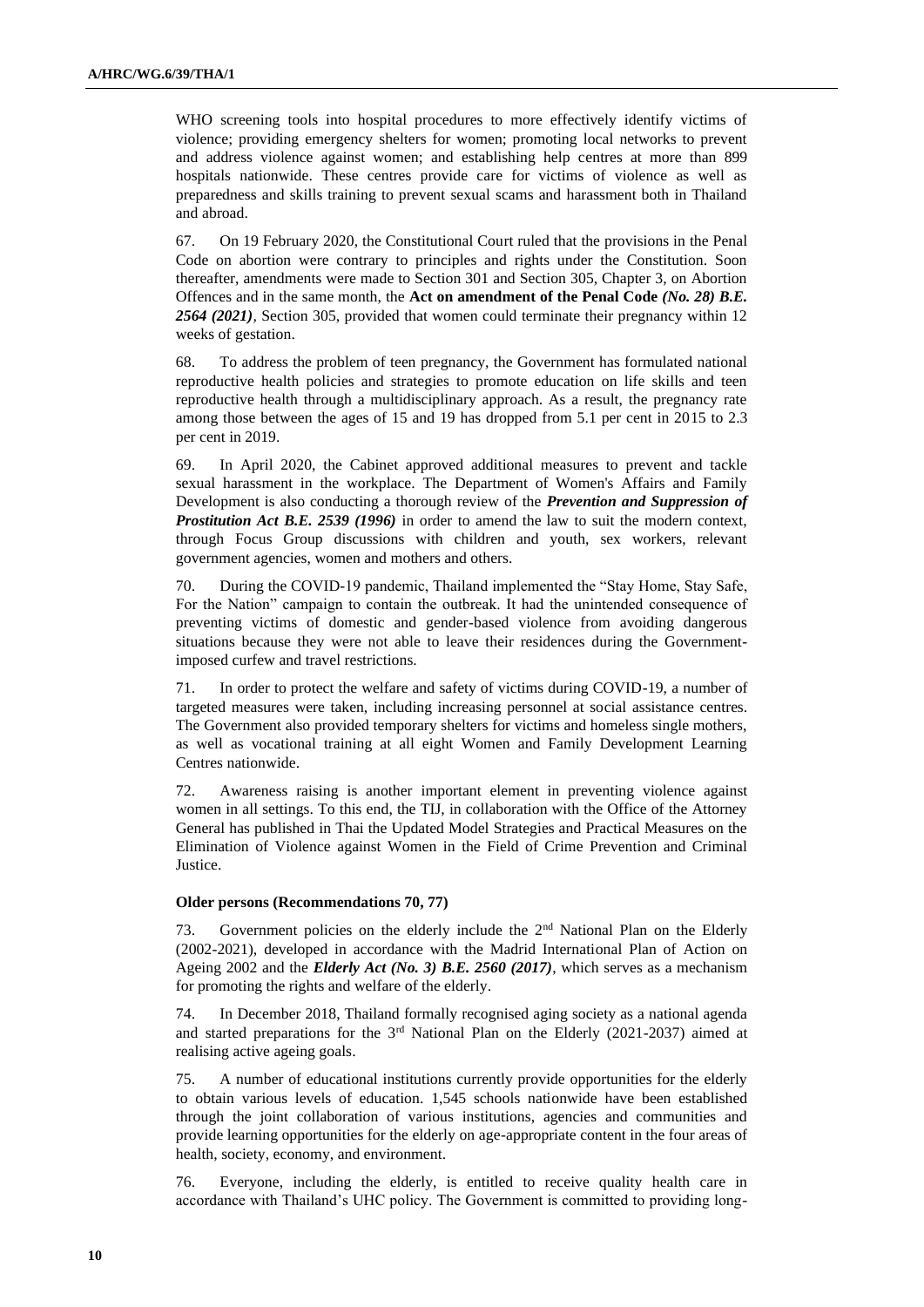term care for dependent elderly and in 2019, the Government cared for 219,518 such elderly persons.

77. Under the 20-year Housing Development Master Plan (2017-2036), the Government has set long-term goals for the improvement of 447,618 homes for the elderly. It plans to collaborate with the private sector to improve 14,500 state housing units for low-income elders.

78. In order to prepare for an aging society, Thailand has also developed a policy to promote employment for the elderly by extending the retirement age of civil servants from 60 to 63 years by the year 2024. In addition, the Ministry of Labour has surveyed and registered the elderly who wish to work, and established training centres for them in the central and provincial areas. The Government has further enacted a *Royal Decree issued under the Revenue Code on Tax Exemption (No. 639) B.E. 2560 (2017)* to determine tax benefits for elderly persons in the workforce. Moreover, in 2019, the Elderly Fund provided start-up loans for 8,991 elderly persons. In addition to receiving money through the state welfare card, elderly persons can also receive financial support from this Fund.

79. The Elderly Act also provides for measures to assist abused and exploited elderly persons. If it is found that a criminal offense has been committed, it must be reported to the investigating officer for prosecution in order to proceed immediately with physical and mental rehabilitation.

80. The Government has prioritised the protection of the elderly during the COVID-19 pandemic. The Department of Older Persons Affairs has increased the amount of grants available to elderly persons while the Elderly Fund has announced a one-year debt moratorium on start-up loans. Furthermore, a local care volunteer project was set up to look after dependent elderly affected by the closure of elderly care facilities and at present, there are close to 16,000 elderly care workers across the country.

#### **Persons with disabilities (Recommendations 139-142, 144)**

81. The *Persons with Disabilities Empowerment Act B.E. 2550 (2007)* continues to be the main legal mechanism for the promotion and protection of the rights of persons with disabilities for all agencies. The Government is working on amendments to the Act to ensure more effective and comprehensive implementation in accordance with the Convention on the Rights of Persons with Disabilities.

82. The Government is currently implementing the 5<sup>th</sup> National Plan on the Empowerment of Persons with Disabilities (2017-2021) which advances a vision of "persons with disabilities enjoying full access and living independently in society, together and sustainably" under a strategy that promotes equality, the empowerment of persons with disabilities, the development of the quality of services for persons with disabilities, and the eradication of discrimination. The National Plan has succeeded in completing 805 projects for a total of 2,096,931 persons, which includes persons with disabilities, their families and communities and the general public.

83. The Ministry of Education has revised its policies and projects to integrate persons with disabilities into the education system, from primary to higher education. This has been pursued through preparing personnel in schools, reducing various obstacles to learning and accessing learning materials and facilities, and adjusting teaching methods. The Ministry has also promoted and supported sports for persons with disabilities, the participation of those with disabilities in community activities, and the preparation of integrated information regarding education and persons with disabilities.

84. In order to provide access to inclusive education and other services, the Government has accelerated the development of a central database system to issue nationwide identification cards for persons with disabilities. Up until March 2020, there were 121,883 children under 18 years of age who have been issued cards nationwide.

85. Thailand also places importance on ensuring that copyright rules benefit persons with disabilities and on 28 January 2019, became party to the Marrakech Treaty to Facilitate Access to Published Works for Persons who are Blind, Visually Impaired or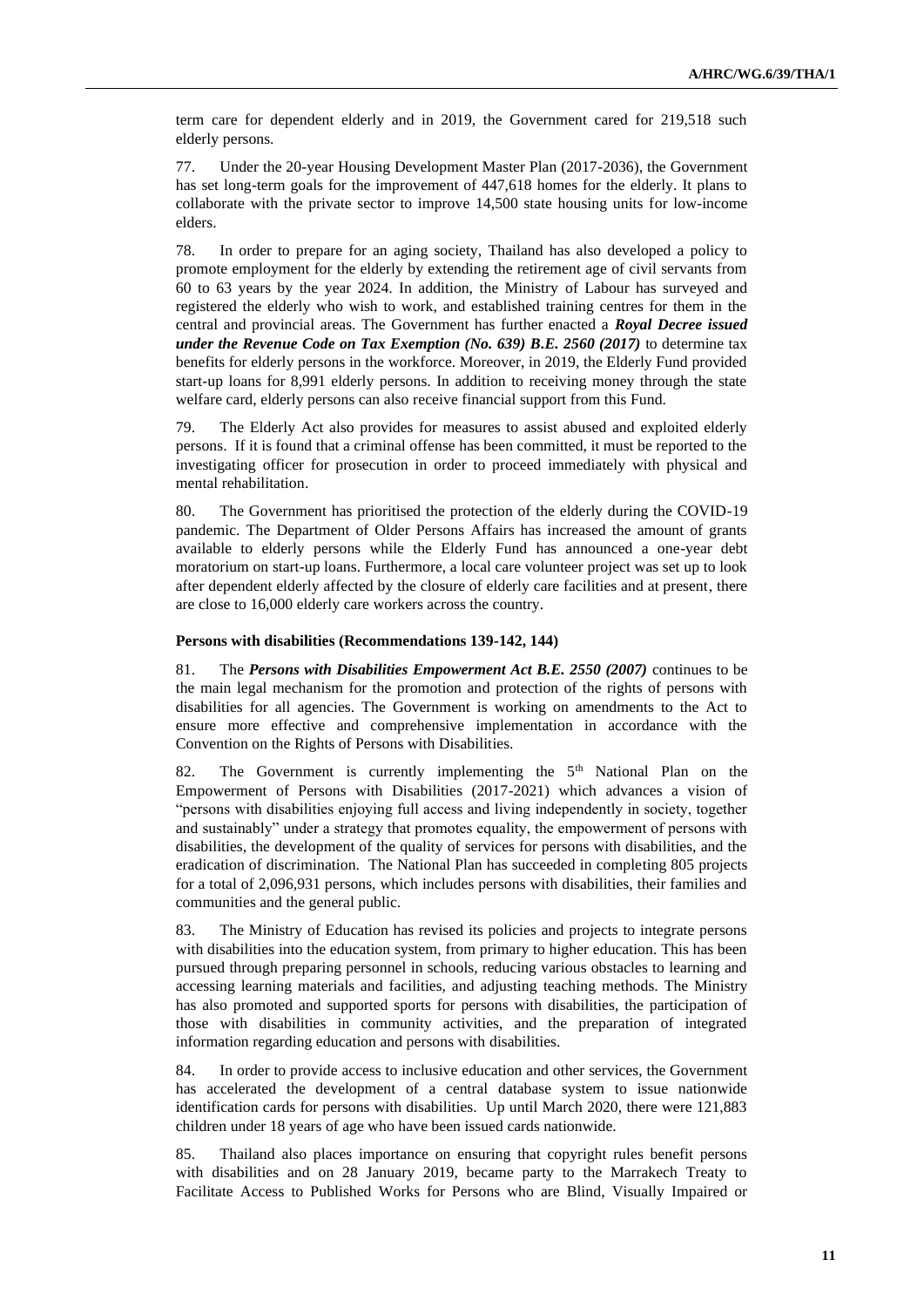Otherwise Print Disabled. The Ministry of Commerce has issued relevant announcements and published a manual to promote understanding about the exercise of such rights.

86. Thailand is fully cognisant that persons with disabilities are more impacted by natural disasters than others. As a result, the 1<sup>st</sup> Natural Disaster Management Plan for Persons with Disabilities (2017-2021) was formulated through public hearings benefitted by views of disabled persons and their families, guardians and communities. Training sessions have been organised for persons with disabilities, disability organisations, personnel and volunteers in the field of social development and human security on what to do during disasters. A manual on the rehabilitation of persons with disabilities due to natural disasters was also published.

87. In terms of public health, the adoption of the  $2<sup>nd</sup>$  Healthcare Plan for Persons with Disabilities (2017-2021) and Natural Disaster Management and Medical Plans for Persons with Disabilities (2017-2021) has led to the development of a One Stop Service in 83 major provincial hospitals.

88. To reduce the impact of COVID-19 on persons with disabilities, the Government has pursued additional safety nets and enhanced livelihood development opportunities through: (1) the increase of the monthly disability allowance from 800 Baht to 1,000 Baht; (2) the efficient disbursement of the Fund for the Empowerment of Persons with Disabilities to assist 1,223,192 people in need of assistance; and (3) the announcement of a temporary debt moratorium for 86,732 people accessing the Fund for the Empowerment of Persons with Disabilities.

#### **Ethnic groups (Recommendations 57, 69, 97)**

89. The Government has been proactive in efforts to protect the way of life and cultural rights of ethnic groups in order to prevent racial discrimination and enhance understanding of cultural differences. This is reflected in the Government's support for the restoration of the cultural activities of ethnic groups, activities to promote local cultures, the establishment of a local museum for ethnic groups, and the conservation of local wisdom and language.

90. Section 70 of the Constitution states that "the State shall promote and provide protection for different ethnic groups to ensure their right to live in society according to the traditional culture, custom, and ways of life voluntarily, peacefully and without interference...". The Government places importance on promoting the cultural rights of ethnic groups not only because it promotes ethnic identity in a multicultural society, but because it is an important mechanism in advancing national security by reducing cultural bias and creating a society that embraces cultural diversity.

91. The Sirindhorn Anthropology Centre (Public Organization) under the Ministry of Culture has drafted the *Protection and Promotion of the Way of Life of Ethnic Groups Act B.E.* ... to serve as a mechanism to guarantee that ethnic groups enjoy basic rights without discrimination. This will be pursued through the establishment of principles and guidelines for the protection of ethnic groups, as well as the creation of a clear and effective system of participation. The draft Act contains the following important principles: protection of cultural rights; capacity-building for ethnic groups; and equality in the face of ethnic differences.

92. The draft Act received at least 10 more hearings during April-June 2021, and is scheduled to be submitted to the Cabinet in September 2021 for further consideration to be enacted as law within 2022.

93. Furthermore, various government agencies are jointly implementing and reviewing implementation outcomes of the Plan to Promote Coexistence under a Multicultural Society in Thailand 2018-2021. The Plan is aimed at promoting coexistence in a multicultural society; encouraging the participation of different groups in the country's development and in resolving various issues and situations; and promoting knowledge and understanding among various actors about Thailand's diverse society.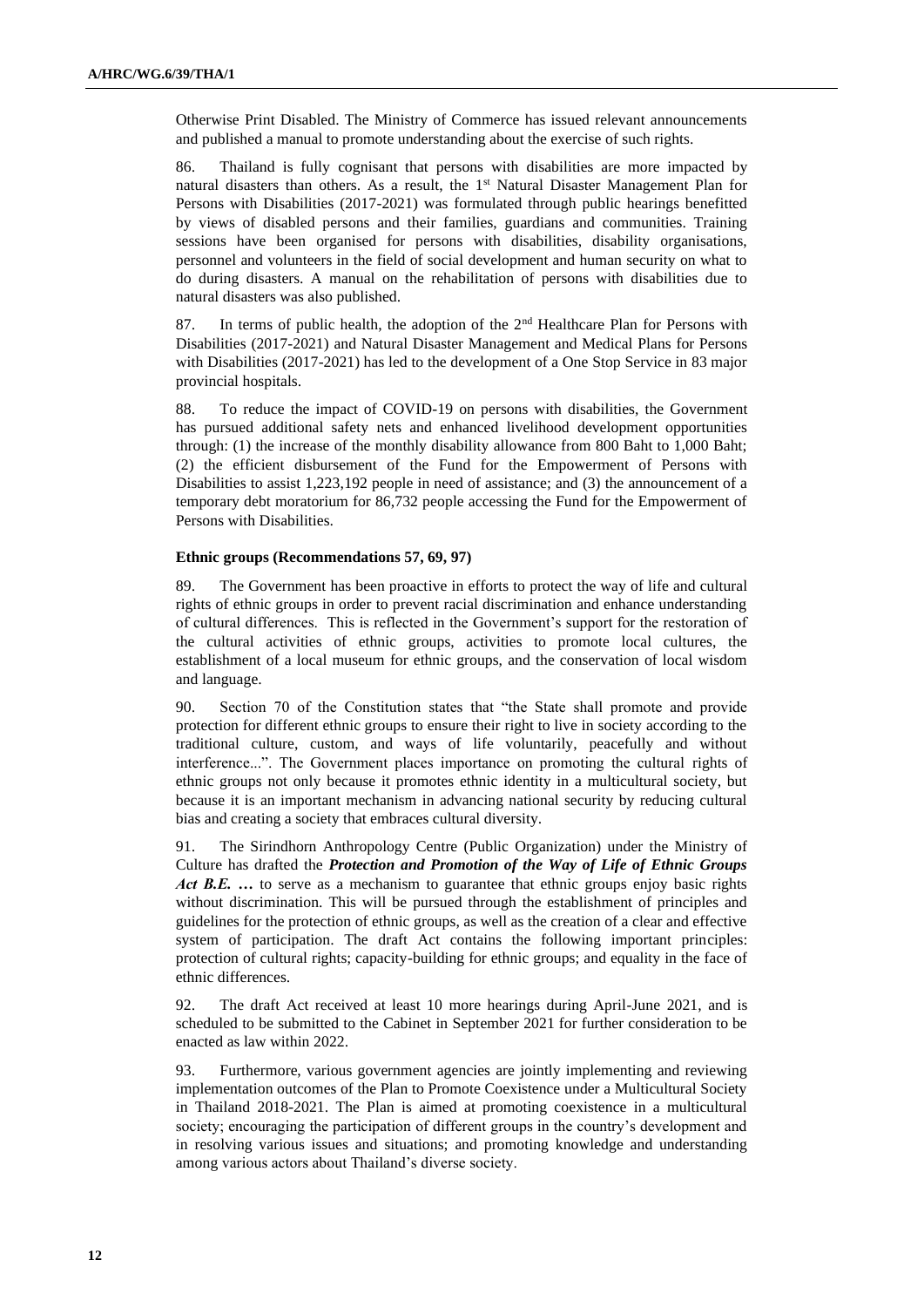#### **People and nature (Recommendations 56, 92)**

94. From 2016-2019, the Government has been overhauling its policy vision on land and forest management in order to better integrate and coordinate efforts in the management of conservation areas. This has been pursued through land conservation and rehabilitation, alongside improving the quality of life and well-being of local communities. Moreover, several key policies based on people-centric approaches have been pursued to achieve a balance between social and economic interests, and environmental considerations. For example, the National Land Policy Committee was established with the aim to address land tenure problems by integrating efforts of various agencies as well as promoting comprehensive land management, afforestation, reforestation and the establishment of community forests.

95. Much needed amendments to the relevant laws were also made, notably the *Wild Animal Conservation and Protection Act B.E. 2562 (2019)*, *National Park Act B.E. 2562 (2019)*, and *Community Forest Act B.E. 2562 (2019)*. The Acts now contain new provisions which promote participation of local communities and access to land and other natural resources and biodiversity. The *National Reserved Forest Act B.E. 2507 (1964)* continues to be another important legal measure to address protracted land problems relating to livelihood and habitation of the local communities.

96. The Department of National Parks, Wildlife and Plant Conservation has also been empowered to survey land in national parks, wildlife non-hunting areas meant to support the right of the villagers to live in the area and pursue their livelihoods for periods of 20 years each. Although integration and coordination challenges persist, the Government will continue its efforts to improve the quality of life and well-being of the local communities, including addressing issues of enforcement, compensation and remedies.

97. With the aim of promoting a participatory approach to land management, a Memorandum of Understanding was signed on 8 February 2019 among six competent agencies, namely the Department of National Parks, Wildlife and Plant Conservation, the Royal Forest Department, the Department of Marine and Coastal Resources, the Department of Local Administration, the Office of the Decentralization to the Local Government Organization Committee and the Community Organizations Development Institute (CODI). The MoU provides the framework for a pilot project involving activities such as public hearings to support the participation of stakeholders, concerned communities and the public on issues such as determining, expanding or revoking different types of forest areas or giving input on management plans for communities living there. Local governments are encouraged to manage, conserve, maintain and restore natural resources, the environment and biodiversity, including through drafting forest fire prevention and control plans.

98. The MoU has designated the CODI as an agency responsible for linking development needs and problem-solving at the local level to policy levels. The CODI also ensures that every sub-district has a widely accepted One Map and that every community has a system that jointly pools capital for the people and their sub-district fund group. Furthermore, community networks are to be utilised as a mechanism to link problemsolving to area development. The CODI has implemented the Rural House Security project with the community for this purpose. During 2017-2021, the Institute has launched this project in 1,717 sub-districts throughout the country.

### **LGBTI+**

99. The Government places importance on the promotion and protection of the human rights of LGBTI+ persons, with significant developments, as follows:

- After five years of implementation, the *Gender Equality Act B.E. 2558 (2015)* is being amended to ensure more efficient protection and promotion of the rights of all, including LGBTI+ persons, and to support the work of the Committee on the Determination of Unfair Gender Discrimination (The Committee on DUGD).
- The *Civil Partnership Act (B.E. ....)* was drafted to allow LGBTI+ persons to register as life partners, thus entitling them to certain rights and benefits equal to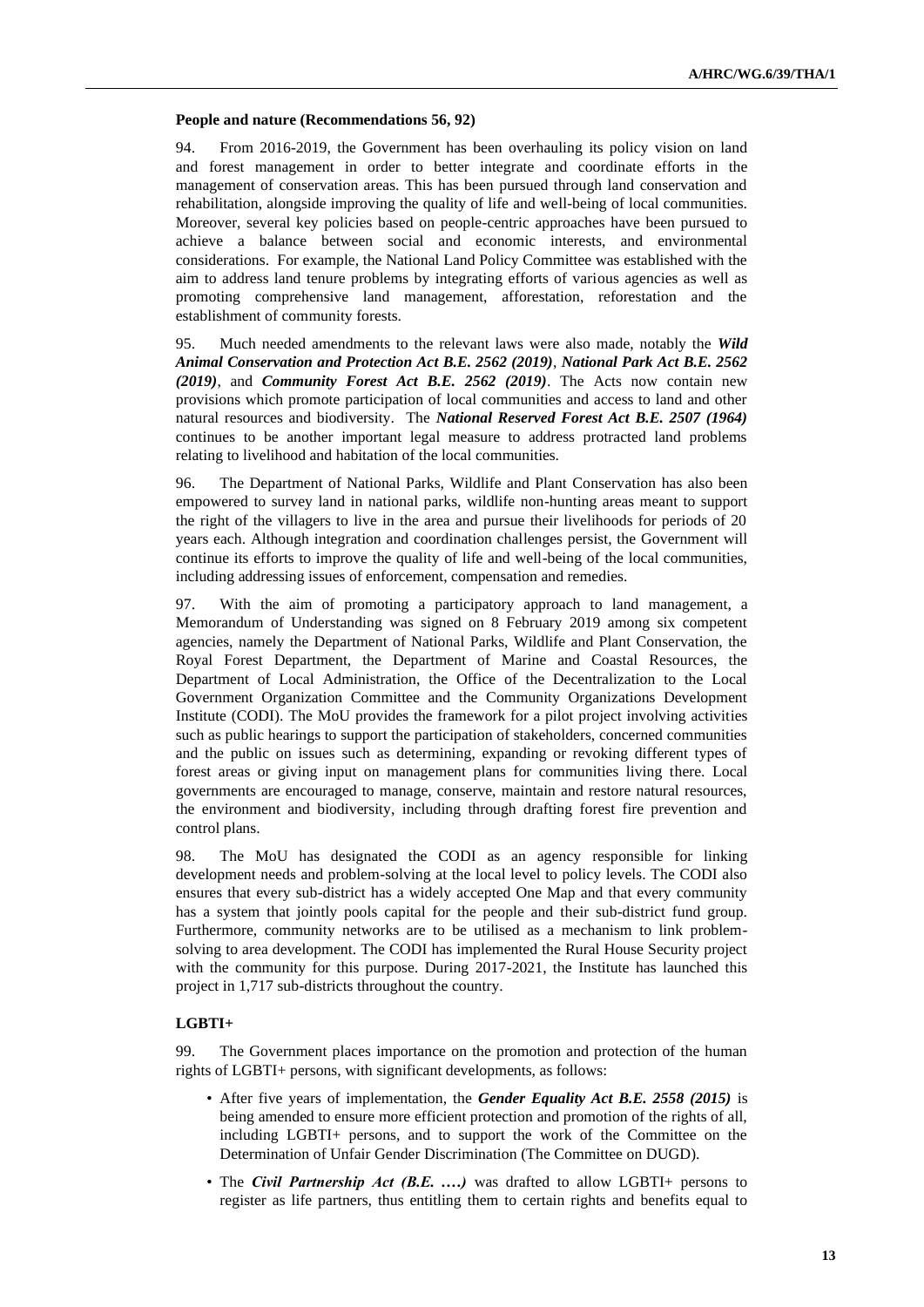married couples under the Civil and Commercial Code. The draft Act promotes the right to marriage and family and at present, the Ministry of Justice is in the process of reviewing the draft before resubmitting it to the Cabinet.

• Since 2019, the Committee on the Empowerment of Families has amended its definitions related to family to include same-sex married couples.

100. In 2019, Thailand saw the election of the first transgender Member of Parliament to the House of Representatives.

#### **Migrant workers (Recommendations 95, 146-149)**

101. Thailand pursues proactive efforts to ensure that migrant workers can access rights as prescribed by applicable laws, from their countries of origin to their countries of destination, including during repatriation, in order to prevent problems such as debt bondage and the worst forms of child labour, in line with SDG 8 and international labour standards.

102. The Government enacted the *Emergency Decree on Management of Foreign Workers' Employment B.E. 2560 (2017)* in order to enforce the *Alien Workers Act B.E 2551 (2008)* and the *Emergency Decree on Rules on Bringing Migrant Workers to Work with Employers in the Country (No. 2) B.E. 2561 (2018)*, thereby enhancing efficiencies in implementing policies to prevent labour trafficking. The Emergency Decrees also cover enhanced labour regulation, prevention, protection, remedy and coordination between the relevant sectors to benefit migrant workers and workers in the fisheries industries.

103. As host country to large numbers of migrant workers from neighbouring countries, Thailand has consistently tried to broaden cooperation with countries of origin on the management of migrant workers through MoUs with the respective countries of origin (Cambodia, Lao PDR, Myanmar and Viet Nam). These efforts are also directed at preventing the exploitation of migrant workers.

104. In the area of public health, the Government has a clear policy on providing access to UHC for legal migrant workers, with rights equal to Thai workers. The Government now permits the Ministry of Public Health and the Ministry of Interior to sell health insurance cards at 1,600 Baht per year to migrant workers holding valid work permits in Thailand.

105. In the context of COVID-19, the Government further recognises the critical importance of access to information for migrant workers. It has developed different mechanisms and channels for migrant workers to access information and to submit complaints in various languages, through interpreters and ten migrant worker assistance centres which have already provided support to around 17,957 migrant workers in 2020.

106. On 29 December 2020, the Cabinet passed a resolution to extend the stay permit for migrant workers of three nationalities (Cambodia, Lao PDR and Myanmar), allowing them to continue working legally on an exceptional basis due to a new wave of COVID-19. In accordance with the Resolution, workers had to register via an online system by 13 February 2021, and were permitted to work and stay in the Kingdom for two years until 13 February 2023. Illegal migrant workers were also able to access healthcare in order to get COVID-19 tests, purchase health insurance and have access to identity documents. In line with this Cabinet Resolution, 496,000 migrants have already registered.

#### **Displaced persons and Persons of Concern (POC) (Recommendation 95)**

107. Thailand has had a long experience in managing situations of mass influx of people coming from neighbouring countries, especially during the Cold War in which over a million displaced persons fled the violence in neighbouring countries.

108. Although Thailand has not ratified the 1951 Convention Relating to the Status of Refugees and its 1967 Protocol, Thailand respects the principle of non-refoulement, in accordance with its humanitarian tradition and international obligations under the Convention against Torture and Other Cruel, Inhuman or Degrading Treatment or Punishment (CAT).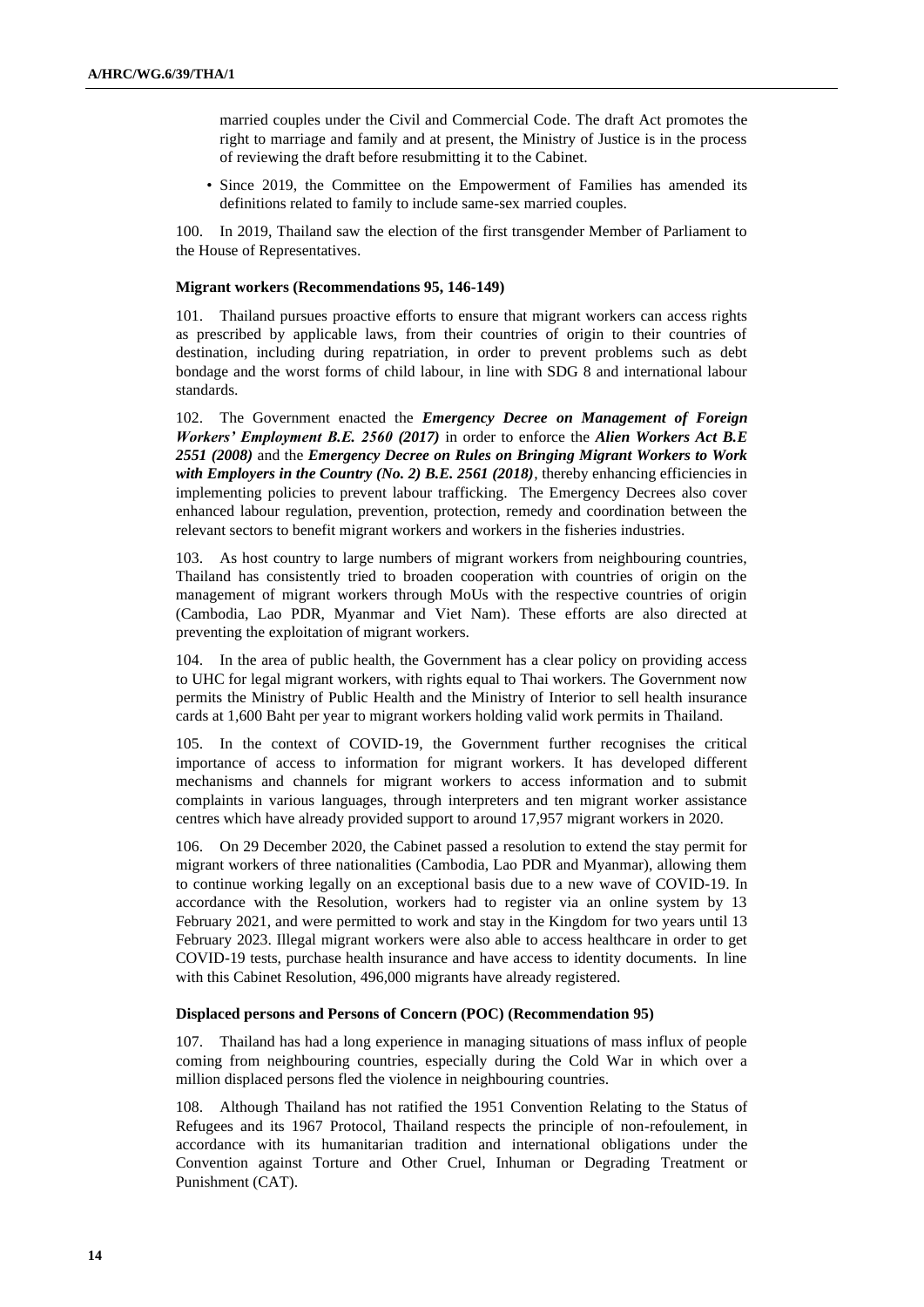109. With regard to Myanmar Displaced Persons, Thailand has provided shelter for this group since 1984. Presently, about 81,000 such persons continue to stay in nine temporary shelters located in four border provinces of Kanchanaburi, Mae Hong Son, Ratchaburi and Tak. Thailand and Myanmar have jointly established working groups to discuss repatriation for this group and since 2016, 1,039 Myanmar displaced persons have been repatriated on four different occasions. However, voluntary returns have had to be postponed due to COVID-19.

110. Thailand is also providing humanitarian assistance to approximately 5,000 Persons of Concern (POC) in urban settings (as designated by the UNHCR) who have entered the country illegally.

111. Finally, the Cabinet approved the Regulation of the Office of the Prime Minister on a National Screening Mechanism B.E. 2562 (2019), which came into effect on 22 June 2020. The relevant agencies are now in the process of drafting related regulations to operationalise the national screening mechanism. Once completed, Thailand will have in place a comprehensive system to identify people in need of protection and to grant them legal status and access to the necessary public services, permitting them temporary stay in the Kingdom and pursuing sustainable solutions. This has been a historic development enhancing Thailand's actions on these issues.

#### **Stateless persons (Recommendations 97-98)**

112. Thailand has registered 480,549 persons with 13-digit identification numbers in the civil registration system (as of 31 December 2020) in the stateless category, ensuring their access to basic services.

113. Up until now, Thailand has granted full nationality to about 290,000 stateless persons, which was completed at a rate of about 10,000 persons per year between 2017 and 2020.

114. On the issue of the reduction of statelessness for children, Thailand has recently enacted the *Civil Registration Act (No.3) B.E. 2562 (2019)*, which authorises registrars to accept the birth registration of children whose origins cannot be identified or who cannot show official proof of Thai nationality. Moreover, if there is proof that the child has resided in Thailand continuously for at least ten years, they now have the right to request Thai citizenship.

## **G. Civil and political rights**

### **Freedom of opinion and expression, and freedom of assembly (Recommendations 152- 158, 160-161)**

115. The Government respects and protects freedom of opinion and expression as well as freedom of the media. These freedoms are enshrined in the Constitution which prioritises the participation of the people and different sectors of society in the administration of the country. Because opinions can be wide-ranging, diverse and at odds with one another, the Government is mindful to ensure that the exercise of freedom of expression is done in a constructive and appropriate manner, and does not insult or slander any person or institution, nor does it disrupt national security, social order, public health, and public morality.

116. For the benefit of achieving a peaceful society that is inclusive of all people, the Government has encouraged the use of forums that provide a space for candid and constructive discussion and an exchange of views regarding national reform and constitutional amendments as well as amendments to other laws by all sectors of society both within the country and abroad.

117. Thailand is a country where the monarch is highly revered as the Head of State. The lèse-majesté law, which is part of the Penal Code, aims to protect national security and the institutions of Thai society. It is not aimed at restricting people's rights to freedom of opinion or expression or freedom of the media, designating a clear scope for the exercise of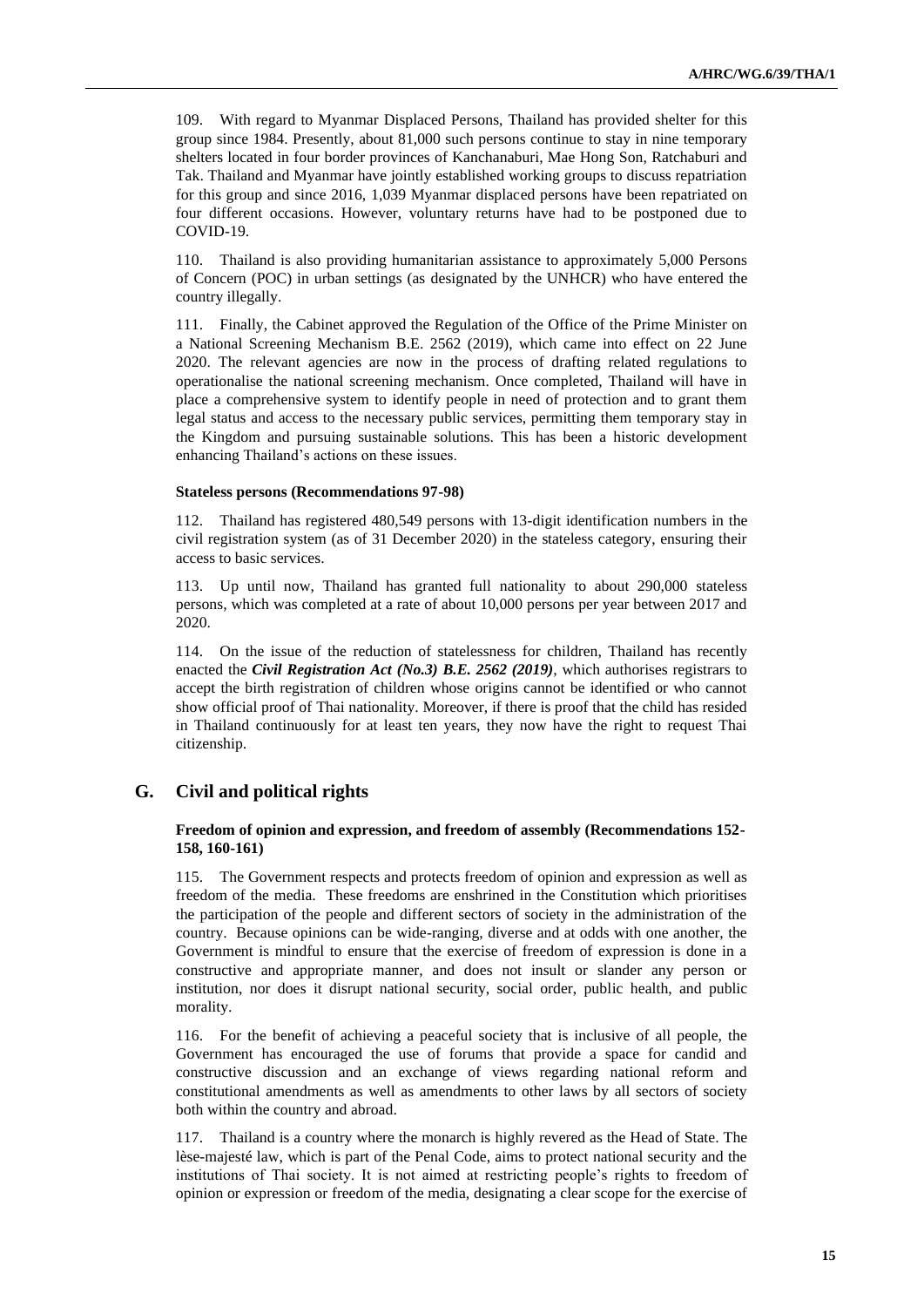these rights so that it does not affect national security, law and order and the rights of others.

118. Noting the concerns raised with regard to this law, proceedings on related cases have been carefully conducted in accordance with due process. As at 2021, several mechanisms rigorously screen cases, with due consideration given to their impact on national security and related sensitivities, while a channel is also maintained for obtaining royal pardon.

119. During the COVID-19 pandemic, the Government had to declare a state of emergency and enforce special laws and measures to prioritise the protection of lives. Thereafter, on 4 June 2020, Thailand exercised the right to derogate from its obligations (Article 12 on freedom of movement) under Paragraph 1 of Article 4 of the International Covenant on Civil and Political Rights (ICCPR). The Government has tried its utmost to minimise the impacts of these laws and measures on the exercise of the people's rights and freedoms. Even within this context, the people still have been able to freely express their opinions in society.

#### **Prohibition of torture and enforced disappearances (Recommendations 11, 22-29, 173- 174)**

120. The draft **Act on the Prevention and Suppression of Torture and Enforced Disappearance (B.E. ….)** is a key mechanism for enhancing implementation of the Convention against Torture (CAT) and enabling the ratification of the International Convention for the Protection of All Persons from Enforced Disappearance (ICPPED), the latter of which Thailand signed in 2012.

121. Further to Thailand's Mid-term Report, while the draft Act is still under consideration of the Parliament, the National Committee for Managing Cases Relating to Torture and Enforced Disappearance, chaired by the Minister of Justice and comprising representatives from 13 related agencies, continues to carry out its duties.

122. Supported by four subcommittees (on monitoring, investigating, remediation, prevention and screening cases) the Committee has engaged in efforts to promote transparency in its work by including the OHCHR and CSOs in visits to relatives of victims, and conducting seminars and workshops to promote understanding about CAT and ICPPED.

123. The Rights and Liberties Protection Department has trained law enforcement officers and medical personnel on these Conventions, as well as the Istanbul and Minnesota Protocols.

## **H. Administration of justice (Recommendations 135, 178, 181)**

124. The Government places importance on the administration of justice and has consistently promoted the use and adaptation of related measures, such as the Justice Fund to ensure that every citizen has full access to legal assistance provided by the Ministry of Justice. This includes the cost of bail, lawyers, court fees, forensic examinations as well as legal assistance to the poor. The latter is provided by the Office of the Attorney General and includes the provision of legal counsel and assistance during judicial proceedings.

125. In order to better serve the needs of the people, the Ministry of Justice has worked hard to resolve the obstacles in accessing the Justice Fund. This has included designating faster consideration times for disbursing assistance, and tasking the Fund to meet more than once monthly to review requests. In addition, the Office of the Justice Fund is currently studying various approaches to developing further different methods of disbursing assistance. The Office has also been working to review standards, criteria and practices in order to promote transparency and good governance. This has been pursued through training sessions for its personnel, effective policy communication as well as a public relations campaign promoting efficiency, integrity, transparency and good governance.

126. The Government has also extended legal assistance to non-Thais, through the provision of interpreters for defendants and plaintiffs during the investigation process,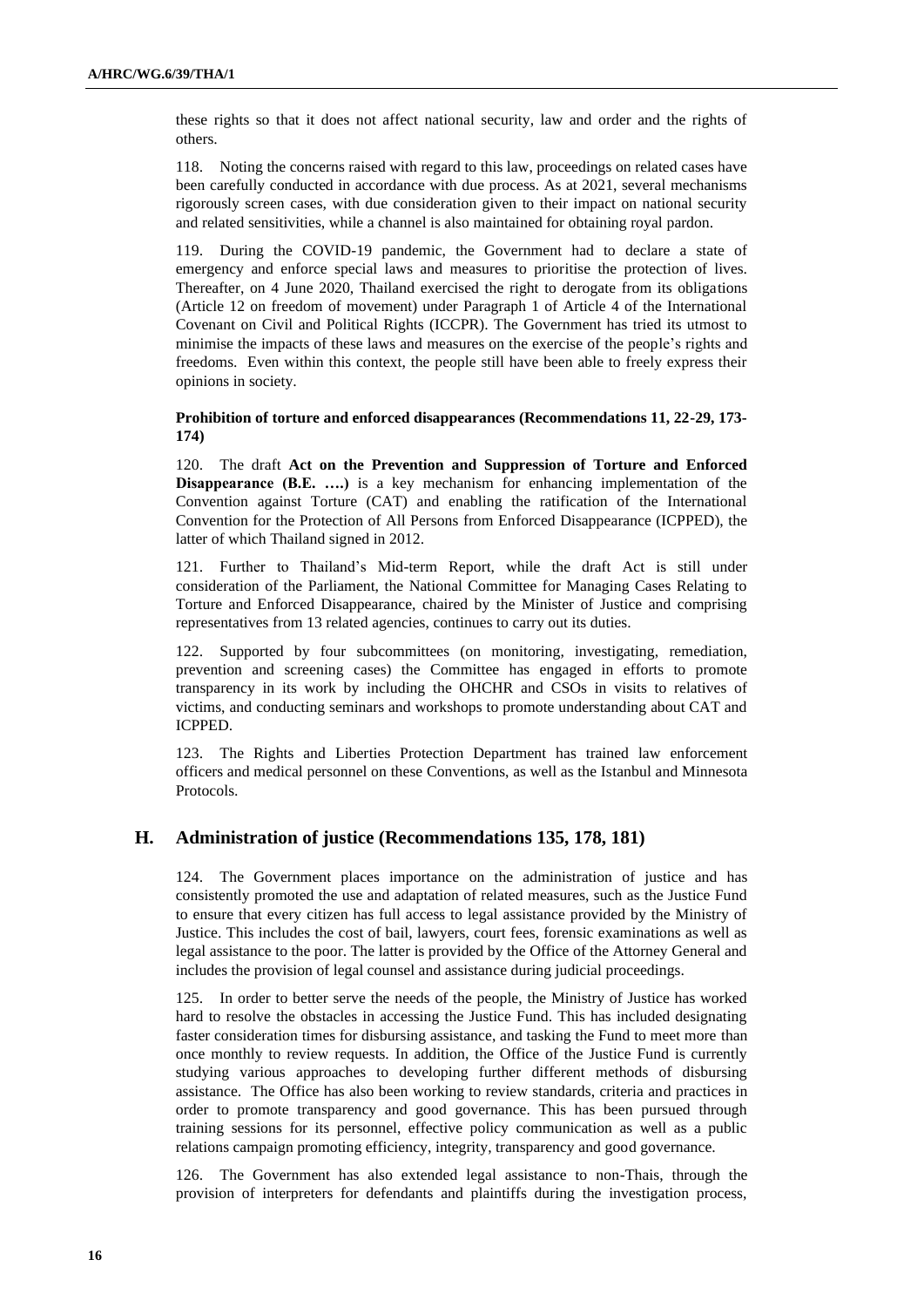considered a crucial starting point with the potential to significantly shape the judicial process, apart from existing assistance provided by civil society.

127. In addition, the Ministry of Justice has set up a HOTLINE service and 76 Happy Justice Centres across the country.

128. In response to COVID-19, the Office of the Attorney General has pursued measures to facilitate the administration of justice by speeding up various processes related to the filing of suits in court and launching an AGO-Tracking application to enable the public to monitor the status of cases and make appointments online.

## **I. The criminal justice system and the rights of prisoners (Recommendations 34-35, 163-170, 185, voluntary pledge 2)**

129. The criminal justice system is one of the 11 areas included in national reform efforts in accordance with the Constitution. The ultimate goal is for the criminal justice system to operate with clear timelines at all stages with mechanisms that assist people equally, to achieve a system that strictly enforces the law, a criminal investigation process with checks and balances, and a forensic system that meets international standards, all with a view to creating an organisational culture that prioritises the professional and effective provision of justice.

130. Moreover, the Government has undertaken projects to enhance assistive mechanisms such as the provision of lawyers at the police station, organising training for mediators under the *Dispute Settlement Act B.E. 2562 (2019)*, improving 93 prison facilities across the country, adopting an online system to provide interpreters in courts of first instance, and developing a system for electronic submission of documents and pleas (e-Filing V.3). The Government has also set up community mediation centres, with plans to expand nationwide.

131. Thailand has progressed on various recommendations received during the UPR process, namely: (1) on 18 December 2018, the Cabinet approved the results of a study on the death penalty and recommendations forwarded by the Ministry of Justice, removing the death penalty for officials who committed wrongdoings through Section 173 of the *Organic Act on Corruption B.E. 2561 (2018)*; and (2) increasing the minimum age of criminal responsibility from 10 to 12 years, through a draft *Act on amendment of the Penal Code (No…)* currently being submitted to the Parliament for consideration.

132. Thailand has also placed importance on the effective management of various types of detainees and the conduct of prison officers, while taking into account human rights principles in accordance with the United Nations Standard Minimum Rules for the Treatment of Prisoners (Mandela Rules). Since its adoption in 2010, Thailand has also pursued training and further dissemination of the United Nations Rules for the Treatment of Women Prisoners and Non-custodial Measures for Women Offenders (Bangkok Rules) domestically and with partners in an expanding number of countries.

133. Improvements to the space utilised by detainees is also a priority for the Government. The Department of Corrections is planning to propose expansions, in line with the guidelines of the United Nations Office for Project Services (UNOPS) and the International Committee of the Red Cross (ICRC), to the Cabinet within September 2021.

134. In response to COVID-19, a Memorandum of Understanding between the Department of Corrections and the Office of the Court of Justice was signed on 24 March 2020 to enhance security within correctional facilities and improve the management of prison sentences through requests for deferment, temporary release, or witness statements through electronic means. Also, the President of the Supreme Court has made specific recommendations on case management during the pandemic, including trial deferral, personnel management and site management to ease congestion. As various clusters were discovered in prison settings mid-2021, COVID-19 measures were strengthened throughout the entire process of detainee reception to release, with vaccinations being pursued for both detainees and prison officials.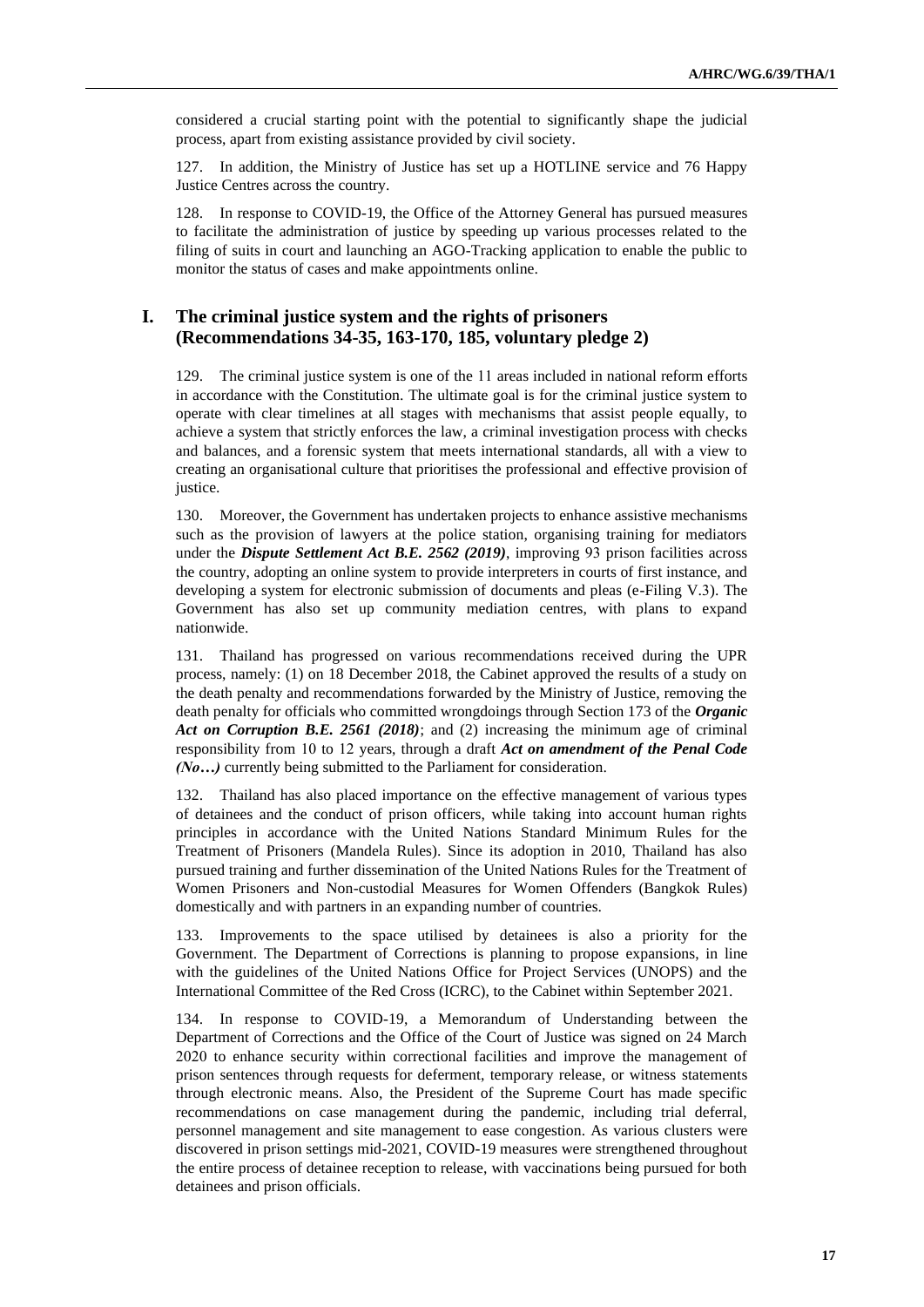135. Thailand continues to be proactive at the international level. It has promoted cooperation on justice innovation through the work of the TIJ and regional efforts through the ASEAN Conference on Crime Prevention and Criminal Justice (ACCPCJ). Most recently, Thailand submitted two resolutions to the Thirtieth Session of the United Nations Commission on Crime Prevention and Criminal Justice (CCPCJ) in May 2021, namely "Strengthening criminal justice systems during and after the coronavirus disease (COVID-19) pandemic" (E/CN.15/2021/L.8/Rev.1) and "Integrating sport into youth crime prevention and criminal justice strategies" (E/CN.15/2021/L.7/Rev.1). Both resolutions were adopted by consensus at the CCPCJ and will be forwarded to the United Nations General Assembly for adoption.

### **J. Business and human rights (Recommendation 48, voluntary pledge 5, 7)**

136. On 31 May 2017, the National Human Rights Commission of Thailand, the Ministry of Justice, the Ministry of Foreign Affairs, the Ministry of Finance, the Federation of Thai Industries, the Thai Bankers' Association, the Thai Chamber of Commerce and the Global Compact Network Thailand signed a Declaration on Collaboration on the Implementation of the United Nations Guiding Principles on Business and Human Rights (UNGPs).

137. Thailand also continues to advance implementation of the UNGPs in the country and facilitated a visit of the Working Group on the Issue of Human Rights and Transnational Corporations and Other Business Enterprises to Thailand during 26 March-4 April 2018.

138. On 29 October 2019, the Cabinet approved the National Action Plan on Business and Human Rights Phase I: 2019-2022 (NAP on BHR). The NAP was drafted based on comments received from nation-wide public consultations between government agencies, state enterprises, businesses and civil society in all regions of the country and focuses on the three pillars of rights promotion which include actions to Protect, Respect, and Remedy which are deeply linked to Thailand's national context. The Government also ensured that the NAP was consistent with the National Strategy, the National Human Rights Plan, the human rights situation in Thailand, and related policies and regulations as well as international standards.

139. Its adoption underscores Thailand's commitment and intention to protect and promote human rights, which was further demonstrated in the follow-up and evaluation of the implementation of the NAP in early 2021. At present, discussions are ongoing with prominent business corporations regarding the possible elaboration of policies on Strategic Litigation Against Public Participation (SLAPP).

## **VII. Work in progress and future directions (Recommendation 91)**

140. Thailand appreciates that there is much work ahead. Among others, dramatic developments in information technology and access to the internet have led to increased communications and intensified use of social media platforms, with intensive debate on the role of cyberspace. The Government supports open platforms of communication and greater access to information for the people's benefit, noting the need to bridge the digital divide that continues to persist. At the same time, the Government is aware of the challenge of preventing the exploitation of cyberspace by malicious actors. Managing activities and information flow in cyberspace while maintaining the people's rights to freedom of opinion and expression will become more challenging. It has made promoting effective communication and building trust between the Government and the public even more vital.

141. Another emerging challenge will be the need for increased effectiveness and humanity in the management of urbanisation and cross-border migration, which has placed considerable pressure on the Government. In this regard, the Government recognises the importance of migrant workers, who contribute significantly to national economic development and advancing Thailand 4.0 policies. It will continue to exert efforts to improve legislation and practices to ensure migrant workers have the same rights as